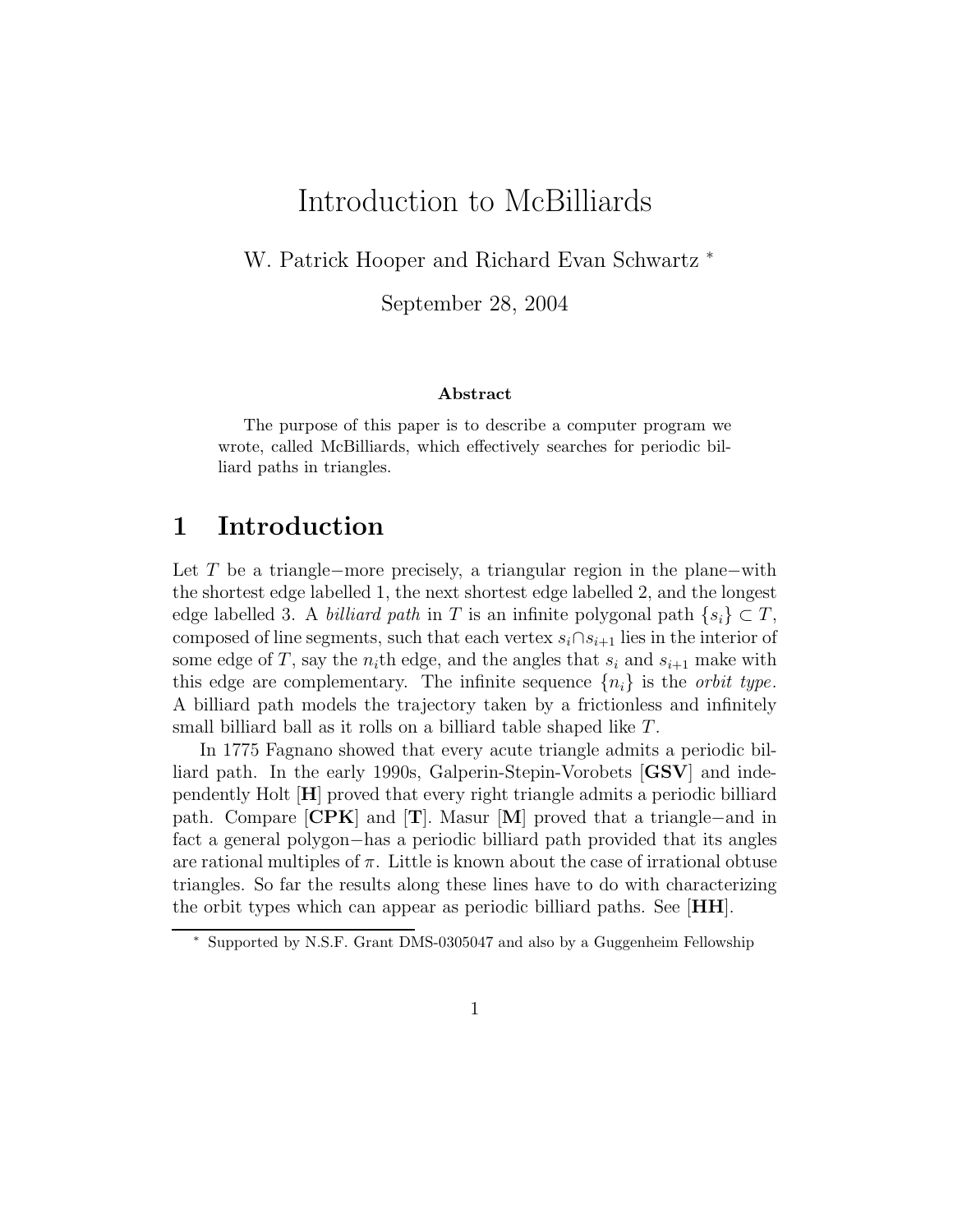Recently, we wrote a computer program, McBilliards, which searches for periodic billiard paths in triangles. Using this program we can obtain various results. For example, a triangle has a periodic billiard path provided all its angles are less than 100 degrees [S1]. There is nothing special about the number 100; it is simply a convenient place to stop computing. We hope that our program will eventually settle the basic question about existence of periodic billiard paths in triangles. <sup>1</sup>

Our program has a graphical user interface, written in tcl/tk  $[O]$ , which makes the organization of data gleaned from the search convenient and efficient. The computational guts of the program are written in C. The graphical user interface and the initial search program were written by Rich. Pat subsequently redesigned the search algorithm, making is much faster and more efficient. (Pat's ideas improved Rich's initial search algorithm as well.)

The reader can download McBilliards from URL

#### www.math.umd.edu/∼res/Billiards/index.html.

McBilliards requires a C compiler and a  $\text{tcl}/\text{tk}$  interpreter, items which can be downloaded free from the internet. We hope to have a Java version available one of these days. Also, we plan to update McBilliards periodically, adding new features as we think of them.

The purpose of this article is to describe the basic operation of McBilliards. The paper is organized as follows: In §2 we will describe the overall structure and operation of McBilliards. In §3 we will explain the original search algorithm employed by McBilliards. In §4 we will explain the improved search algorithm. Actually, the current version of McBilliards uses two of Pat's search algorithms, and only one of them is documented here.

Rich would like to thank Curt McMullen for many discussions about McBilliards and it's potential uses. He would also like to thank the Max Planck Institute in Bonn for providing a very stimulating environment in which some of McBilliards was developed.

<sup>&</sup>lt;sup>1</sup>There is a second computer program which searches for periodic billiard paths in triangles written, inpdendently from us, by Marek Rychlik and Justin Theissen from the University of Arizona. However, as of this writing, the Rychlik-Theissen program is not publicly available and we have not been able to find out how the program works or what results have been obtained from it.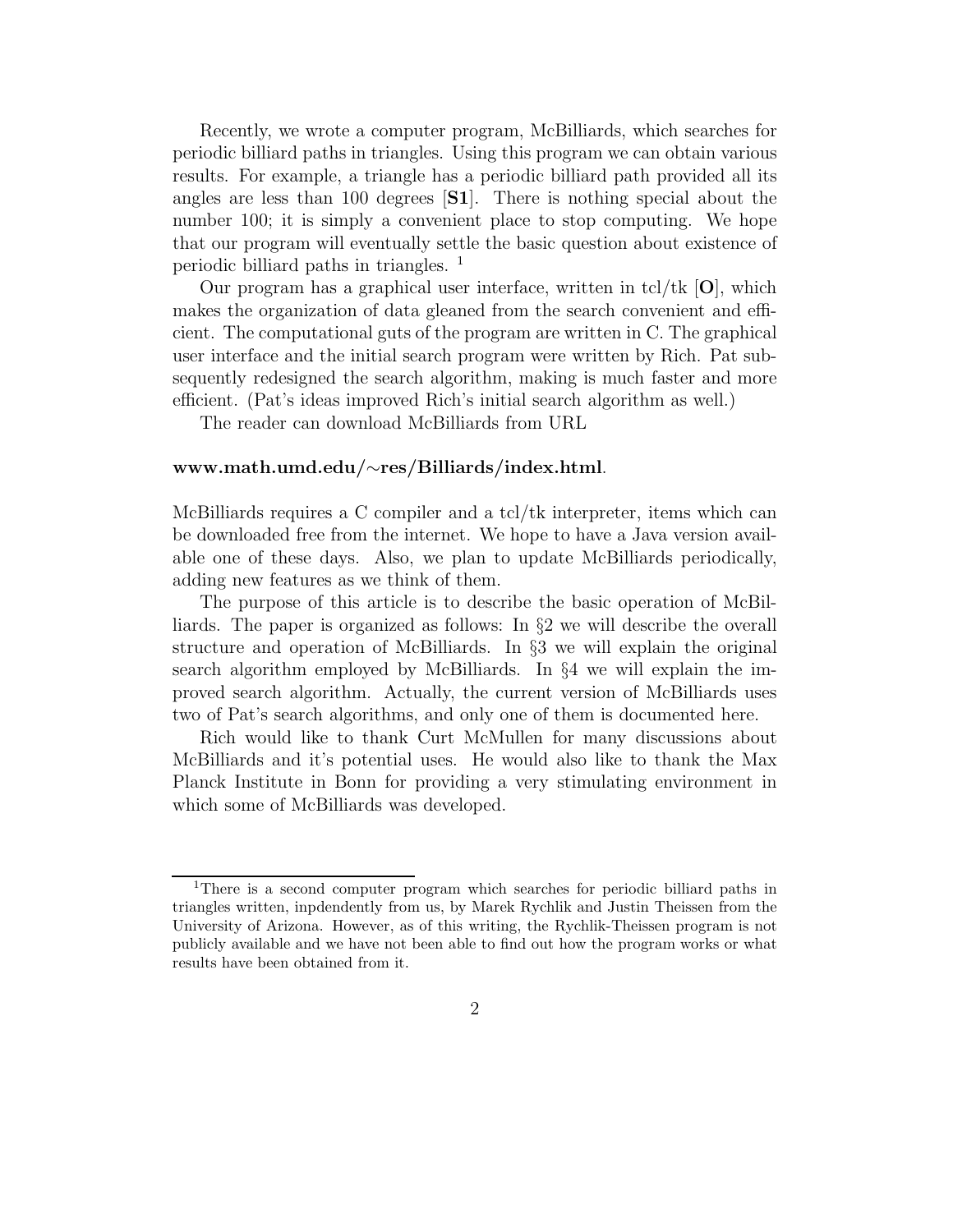# 2 The Graphical User Interface

## 2.1 Overview

As we mentioned in the introduction, the graphical user interface portion of McBilliards−the part with which the user actually interacts−is written in tcl/tk. When activated, the program pops up as a big rectangular window. Figure 2.1 shows a schematic picture of the graphical user interface of McBilliards.



Figure 2.1

In the next sections we will describe the functions of each of these components.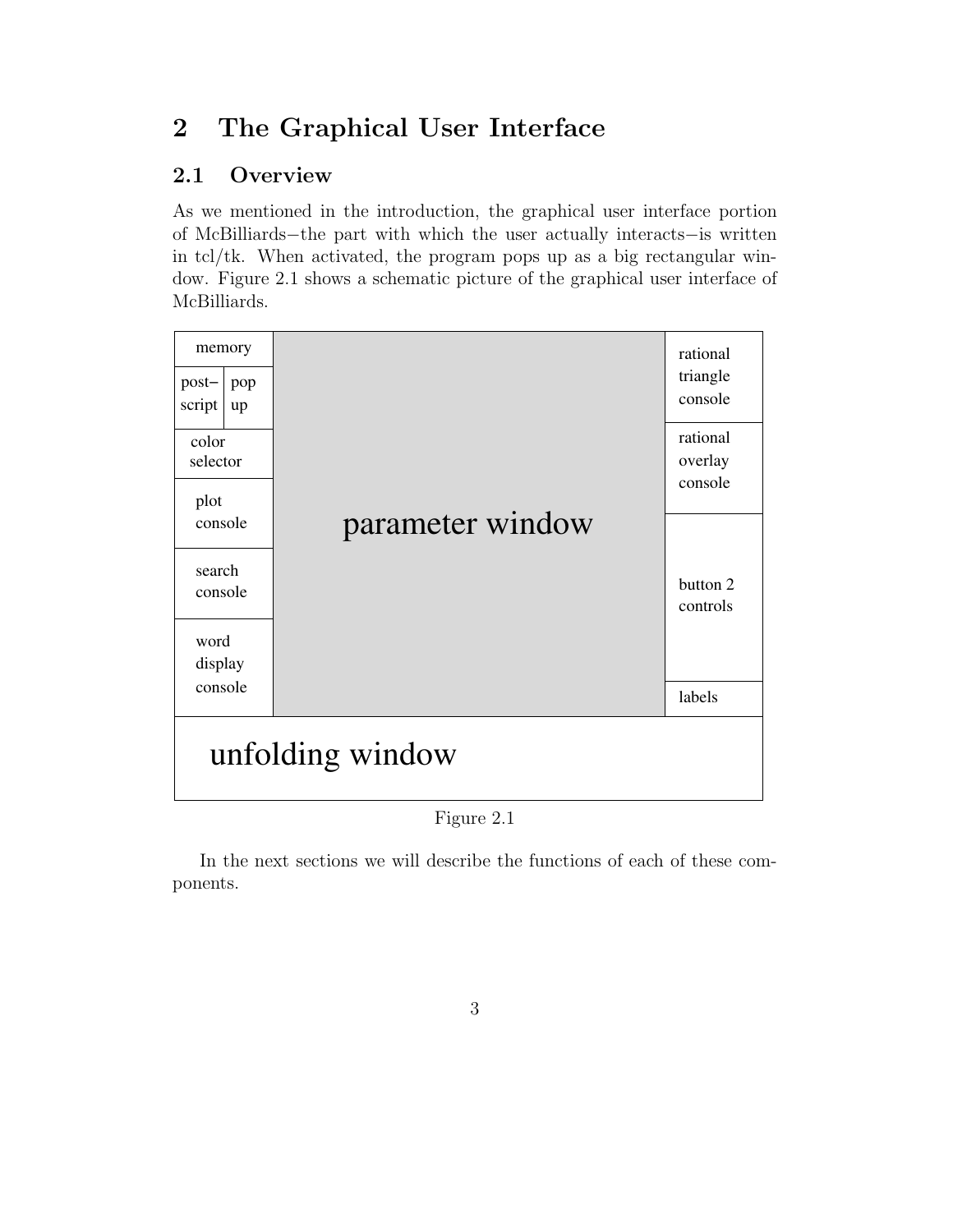#### 2.2 Parameter Window

The parameter window represents the parameter space of triangles. The point  $(x, y)$  in the parameter window corresponds to the triangle  $T(x, y)$ , two of whose angles are  $\pi x/2$  and  $\pi y/2$ . The line of right triangles divides parameter space into the set of acute triangles and the set of obtuse triangles. The latter set is shaded in Figure 2.2.



Figure 2.2

Clicking the middle mouse button on the point  $(x, y)$  selects the triangle  $T(x, y)$  for study. Clicking on the left or right mouse buttons scale the parameter window, so that the user can zoom in to, or out from, the computer plots.

The main objects plotted in the parameter window are *orbit tiles*. We now explain what these objects are. Given a fixed orbit type  $W$ , the set Tile(W) is the set of points  $(x, y)$  such that  $T(x, y)$  has a periodic billiard path of type W. We call  $\text{Tile}(W)$  the orbit tile associated to W. During a typical session with the program, the parameter window is partially filled with a finite list of orbit tiles−the resulting picture looks line an atlas of an alien world, with each orbit tile being a country and the empty spaces being the ocean. §3.1 has more info on orbit tiles.

One might choose the word  $W$  in some arbitrary way and then try to plot Tile(W). However, typically Tile(W) is empty. The words W which yield nonempty orbit tiles are rather special, and need to be found using a search. We will explain this in the next section.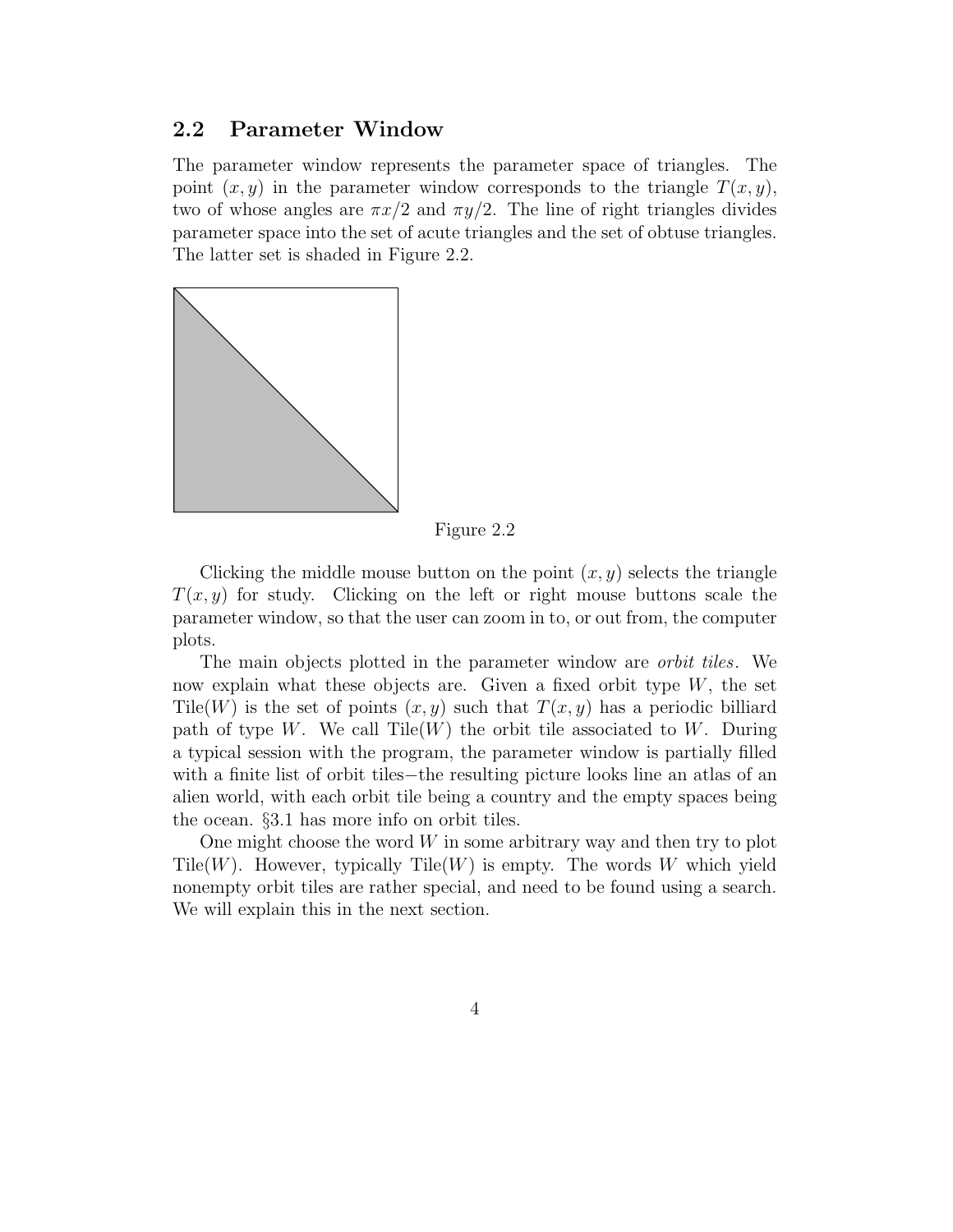### 2.3 The Search Console





Figure 2.3 shows a picture of the search console. The left half shows what the console looks like before a search is done and the right half shows what the picture looks like when (an example) search is done.

Before searching, one selects a triangle  $T(x, y)$ . The search is done with respect to this selected triangle. The two buttons at right control the depth of the search. For instance, when the depth is 30, McBilliards finds all periodic billiard paths for  $T(x, y)$  whose orbit types have even period less than or equal to 30. (For the measure search the depth has a different but vaguely related meaning.)

The *search!* button initiates the search. When the search is done, the found orbits are "stored" in little boxes which we call orbit boxes. (There are 3 of these in a row.) In the program these boxes are yellow. When one clicks on a yellow box, the orbit type  $W$  corresponding to that word is brought to the attention of McBilliards, and McBilliards does 3 things:

- Displays  $W$  in the word display console.
- Displays the *unfolding* of  $T(x, y)$  in the unfolding window.
- Gives the user the option of plotting the orbit tile associated to W.

We will explain each of these features below. The *search type* button lets the user toggle between

- the basic search, described in  $\S 3$
- the slalom search, described in §4
- the measure search, as yet undocumented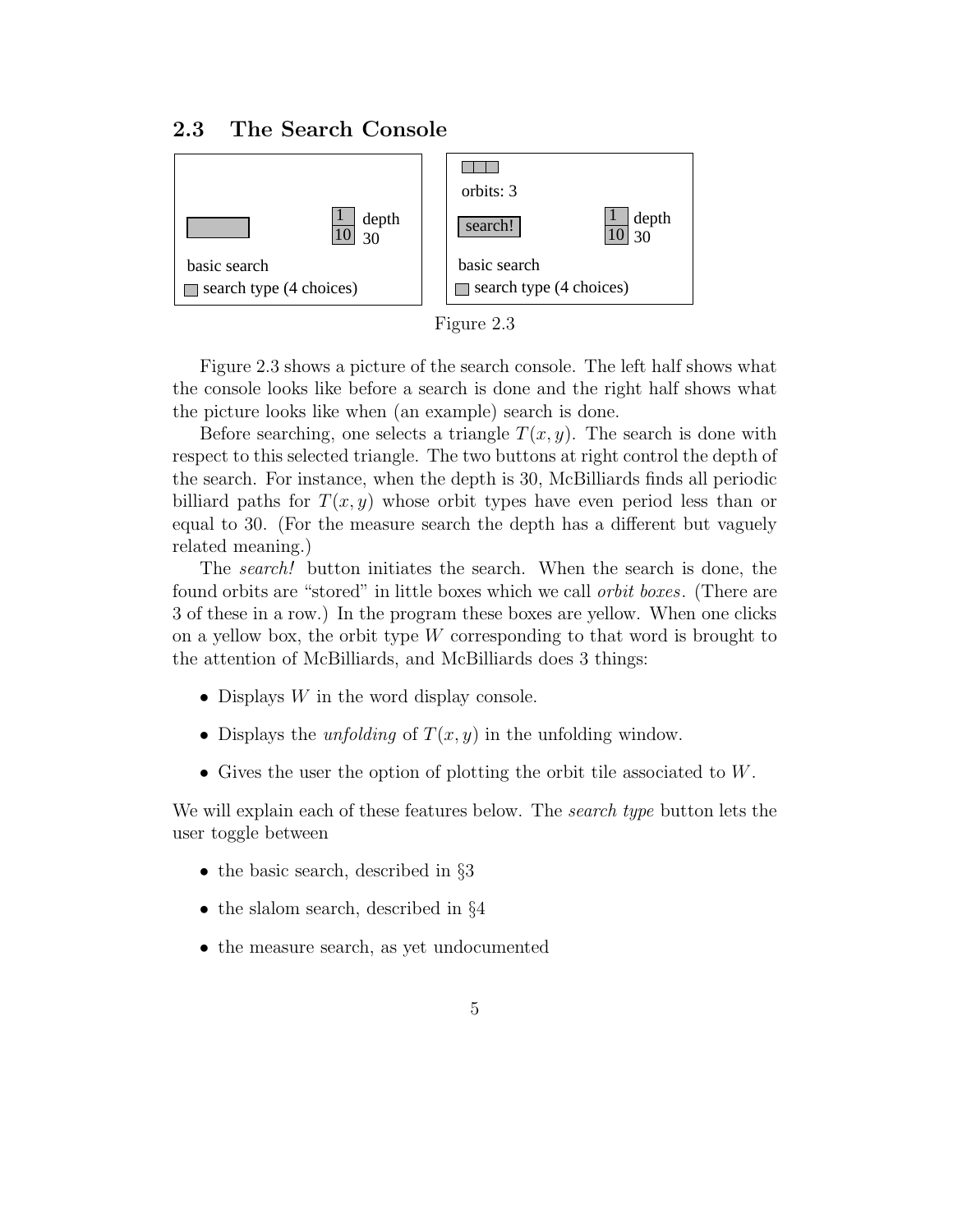• the right angled search, which is a variant of the basic search.

The right angled search, which is a variant of the basic search. The right angled search looks for periodic billiard paths in right angled triangles. In this case  $T(x, y)$  is replaced by the right triangle  $T(x', y')$ , where

$$
x' = x + a/2; \quad y + a/2; \quad a = 1 - (x + y). \tag{1}
$$

At the end of a right angled search the found orbit types are "stored" in green rather than yellow boxes. Otherwise the state of McBilliards is the same.

There is one subtle point about clicking on the orbit boxes. When one uses the left button, the word is replaced by it's left rotation. When one uses the right button, the word is replaced by it's right rotation. Here, the left and right rotations amount to cycling the word one unit clockwise or counterclockwise. For instance the left rotation of orange is rangeo. When the middle button is used, the word is not altered at all. We have added this feature because the McBilliards search considers two words equivalent if they are rotations of each other. This, strictly speaking, McBilliards finds not every periodic orbit type, but just every representative of an equivalence class of periodic orbit types.

### 2.4 The Word Display Console

Figure 2.4 shows a the word display console when  $W = 31323213132321$ . The triangle  $T(x, y)$  is also displayed, as the lightly shaded triangle.



Figure 2.4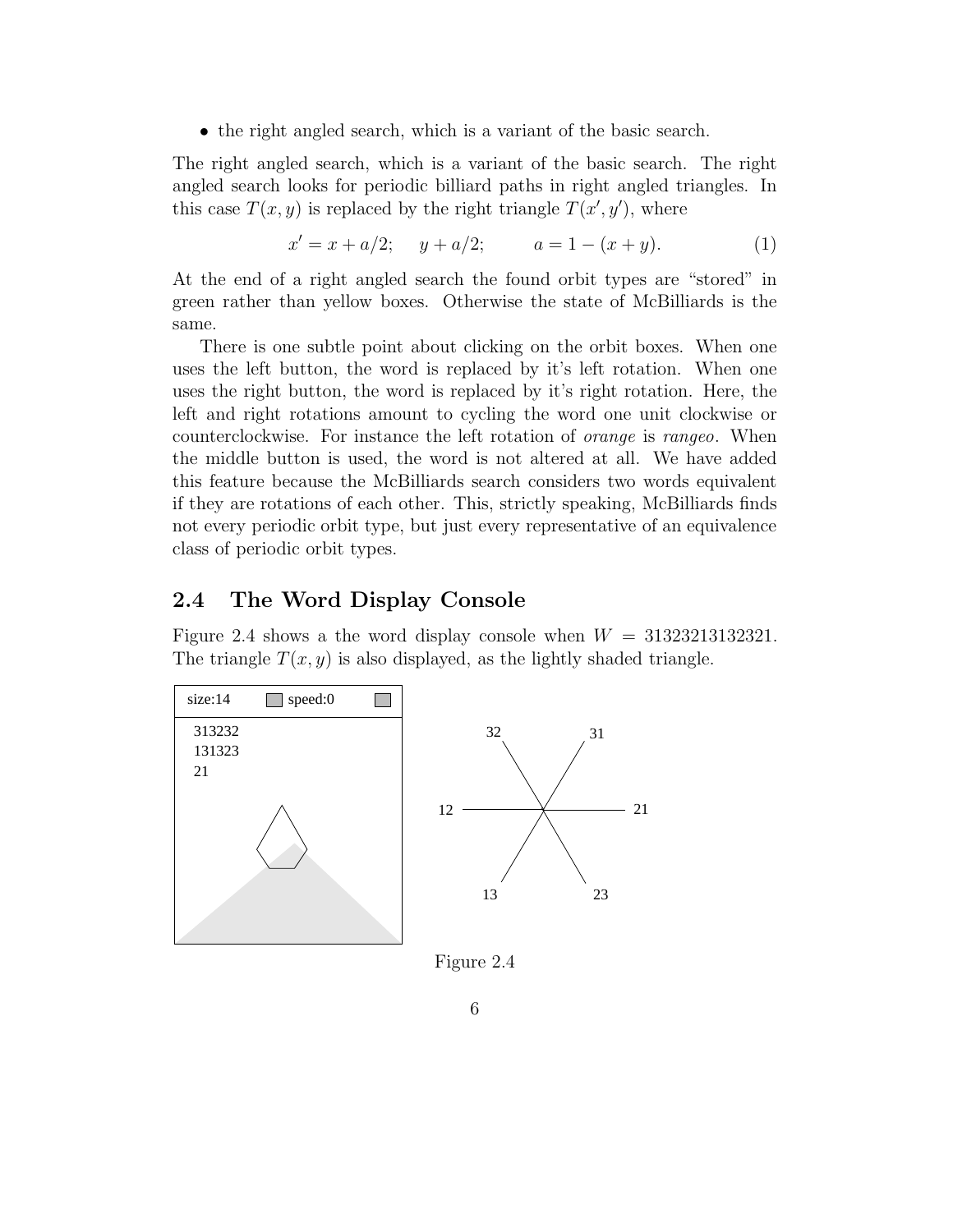The polygonal curve drawn in the window is a graphical representation of  $W$ , defined as follows. We break  $W$  up into couplets, as

 $W = 31.32.42.13.13.23.21$ 

We assign to each couplet a 6th root of unity, according to the scheme shown in the right hand side of Figure 2.4. This gives us 7 complex numbers  $z_1, ..., z_7$ . Our curve has vertices  $z_1, z_1 + z_2, z_1 + z_2 + z_3, \dots$  The fact that the curve is closed is equivalent to the fact that  $W$  is a *stable* periodic orbit. This is to say that  $\text{Tile}(W)$  is an open set of parameter space. We will explain the stability condition in detail in  $\S$ 3. For us, the polygonal curve is simply another way of representing the word  $W$ . When  $W$  is long, the polygonal representation has many advantages over a long string of digits.

The *speed* button lets you change the rate at which the polygonal path is drawn. The higher the number, the slower the drawing. This feature is useful when the polygonal path is not embedded.

The button in the upper right hand corner lets you scroll the word. This feature is useful when the word is too long to be completely displayed in the window.

#### 2.5 The Plotting Console and Color Selector

The left side of Figure 2.5 shows a picture of the plotting console when McBilliards is ready to plot an orbit tile.



Figure 2.5

The right side of Figure 2.5 shows the color selector. This is a cluster of  $3 \times 16$  squares. The color selector has its own window, at the very top left of McBilliards. One selects the red/green/blue values of the color and then the color selector window changes into the selected color. The color selector is also used to select colors for other parts of McBilliards−e.g. the labels one can add to the plots.)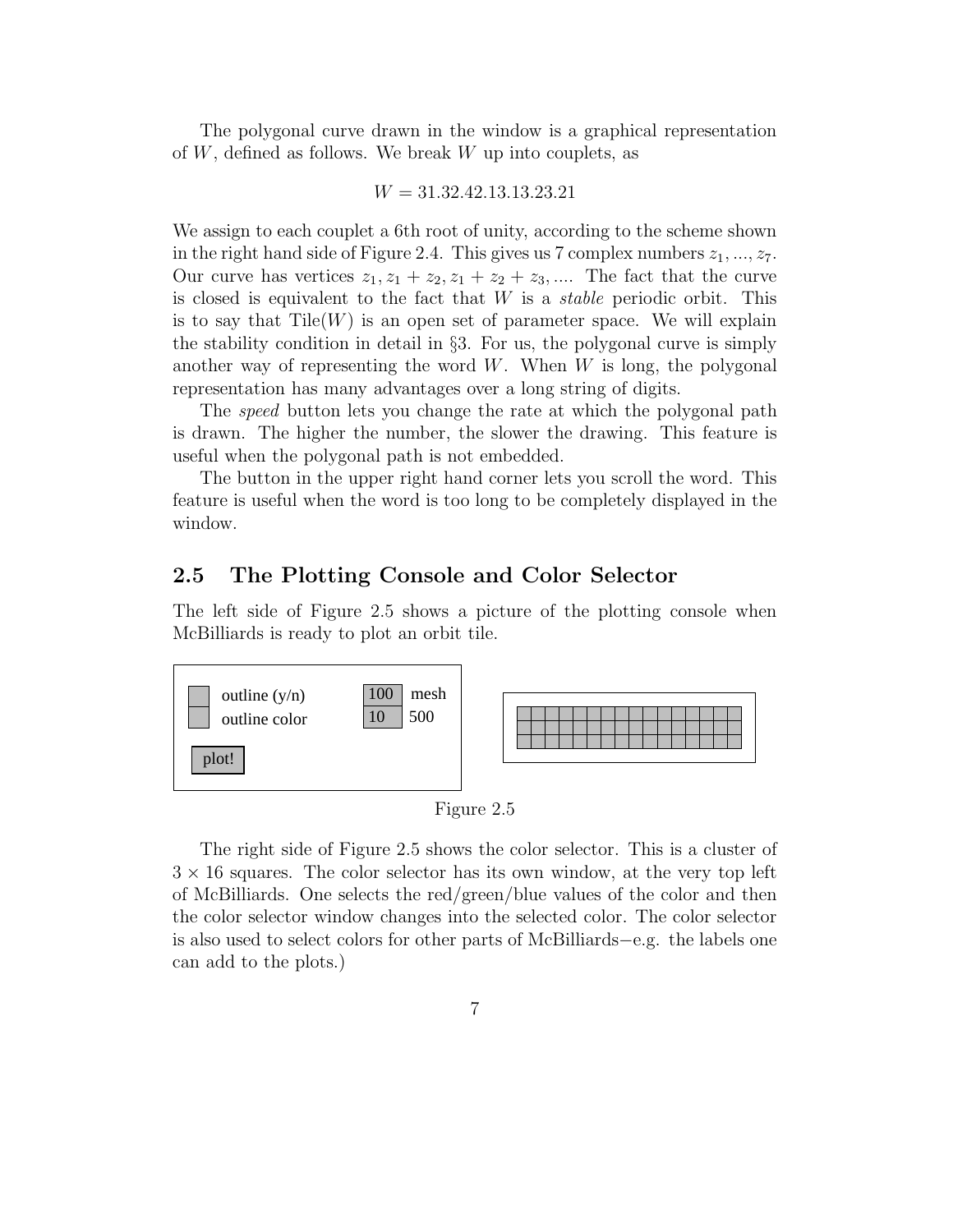When McBilliards is ready to plot, it has two pieces of information: the word W and a point  $(x, y) \in \text{Tile}(W)$ . McBilliards then keeps track of an angle  $\theta$ , beginning with  $\theta = 0$ . McBilliards has 4 different plot options:

- The basic plot: McBilliards finds the intersection of the ray  $R_{\theta}$  with the boundary of Tile(W). This intersection point is plotted and then  $\theta$  is incremented. Here  $R_{\theta}$  is the angle that the ray makes with the positive x-axis. If the number of data points is N then  $\theta$  is incremented by  $2\pi/N$  and a total of N points are used to plot the tile. The numbered buttons let the user change the value of N. In the example,  $N = 500$ . The higher the value of  $N$ , the sharper the plots.
- newton plot: McBilliards finds the vertices of the orbit tile using Newton's method, and then plots the edges between the vertices, again using Newton's method. This plot option is more precise than the basic plot, but still potentially has some bugs in it.
- convex hull: McBilliards finds the vertices by Newton's method and then takes the polygon spanned by these vertices. In practice this polygon is always convex, and hence coincides with the convex hull of the vertices. The convex hull of the vertices usually contains the tile as a proper subset.
- inner hull: After computing the polygon spanned by the (say)  $N$  vertices, McBilliards inserts a new vertex near the center of each edge, producing a 2N-gon which seems always to be a proper subset of the tile.

Typically Tile $(W)$  is nearly a convex polygon, and all the methods above produce nearly identical shapes.

The plotting console also has a button which lets the user decide whether or not the plotted tile has an outline or not. Finally, the plotting console has a second button which lets the user decide on the outline color.

#### 2.6 The Unfolding Window

Given a triangle  $T = T(x, y)$  and an orbit type  $W = (a_1, ..., a_{2k})$  we define a sequence  $T_1, ..., T_{2k}$  of triangles, as follows: We set  $T_0 = T$  and then inductively define  $T_{j+1}$  so that  $T_{j+1}$  and  $T_j$  are related by a label-respecting reflection through the  $a_j$ th edge of  $T_j$ . When we are done we discard  $T_0$ .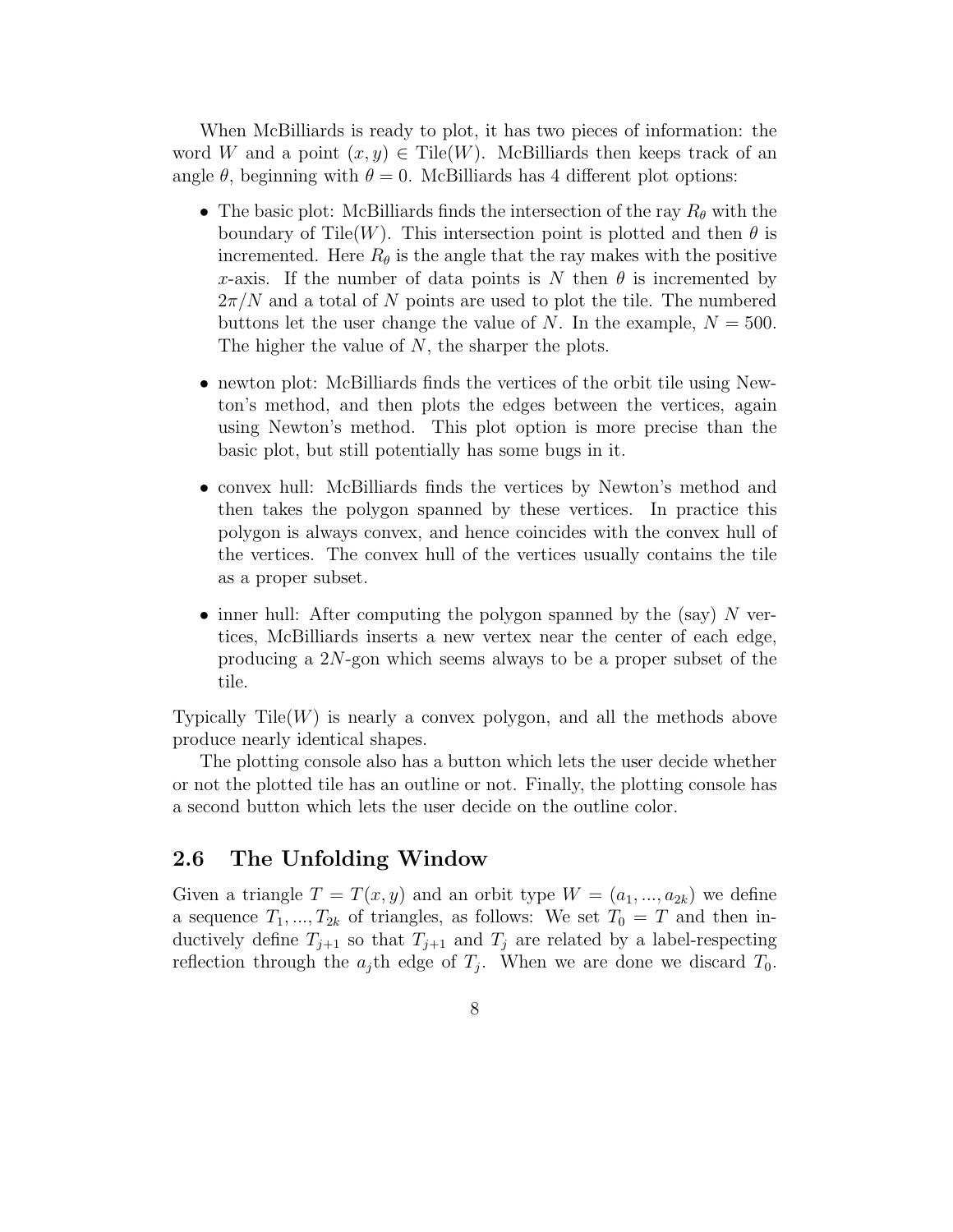We set  $U(W,T) = {T_i}$  and call  $U(W,T)$  the unfolding of the pair  $(W,T)$ . Figure 2.6 shows an example corresponding to the word W from  $\S 2.3$ .



Figure 2.6

The unfolding window plots the unfolding  $U(W, T)$  whenever W and T are given. Figure 2.6 shows an example corresponding to the word  $W$  from §2.3. For instance, if the user clicks the middle mouse button on a point of Tile(W) then the unfolding  $U(W, T')$  is drawn, where T' is the triangle corresponding to the clicked point.

We shall only be interested in pairs  $(W, T)$  such that the first and last edges of  $U(W, T)$  are parallel. The words W which have this property for all triangles are precisely the stable words discussed in §2.3. In the stable situation we rotate the picture so that the axis of the translation carrying the first side to the last side is horizontal, as in Figure 2.6.

In Figure 2.6 there is a horizontal strip  $S$  which separates the "top" vertices of  $U(W, T)$  from the the "bottom" vertices. The boundary of S contains some of the top vertices and some of the bottom vertices. These vertices are pointed out by the vertical line segments.

There is a unique label-preserving isometry  $I_j$  from  $T_j$  to the original triangle T. The union

$$
\bigcup_{j=1}^{2k} I_j(L' \cap T_j) \tag{2}
$$

is a periodic billiard path in  $T$ . The path closes up because the first and last sides are parallel and the isometries match up the points where  $L'$  cuts these edges.

As for the plotting window (and the word display window) the graphical objects in the window can be scaled using the left and right mouse buttons.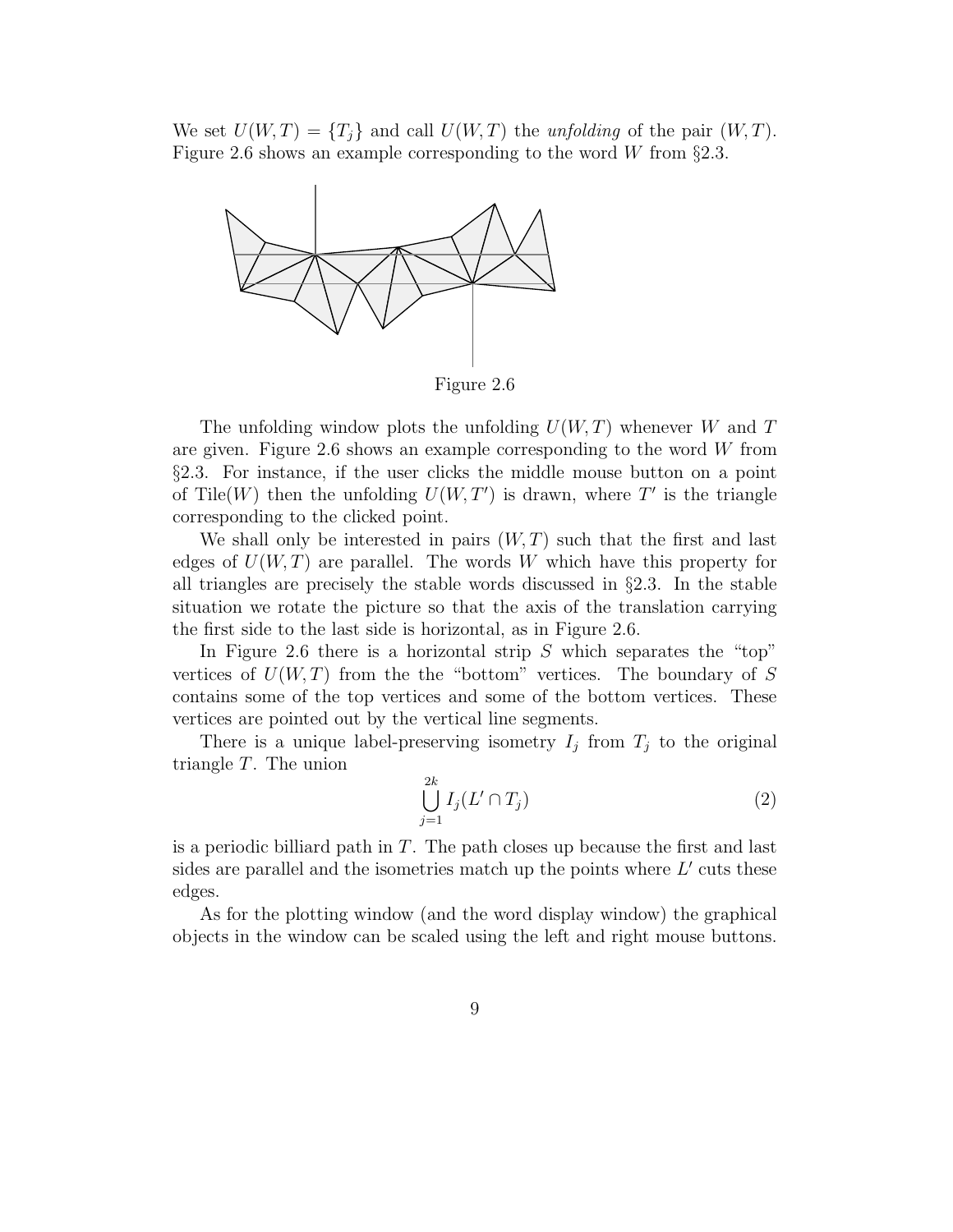The color scheme for the unfolding−e.g. the background color or the triangle color−can be changed using the controls in the small window to the right of the unfolding window. We will explain this below, in detail.

#### 2.7 Button 2 Controls

The *Button 2 Controls* determine the behavior of the middle mouse button when it is clicked on parts of McBilliards. Three of the buttons have to do with scaling and scrolling. The remaining buttons have to do with the modofication of the plotted orbit tiles.

Once a group of tiles is drawn, they can be modified in various ways. Each tile can be

- simply recognized. In the "normal" mode of function, clicking a tile simply focuses McBilliards' attention on this tile. For instance, the word corresponding to the tile is drawn and the unfolding relative to the word and the selected triangle is drawn.
- deleted;
- recolored;
- raised relative to the other tiles;
- lowered relative to the other tiles;
- cycled−that is, the unfolding for the word is replaced by the unfolding for the left rotation of the word.
- recentered. When the tile is initially drawn, some center point  $(x, y)$  is used. This center point can be changed.

Each of these options is executed by clicking the middle button on a point of the tile. The tile console window lets the user set the action of the middle mouse button−i.e. select which option obtains when the middle mouse button is clicked.

There is one additional option we have included, which have called *slop*. This option tells McBilliards to draw the unfolding  $U(W, T)$  even when the selected triangle T does not correspond to a point of Tile $(W)$ . On other words, the unfolding feature is allowed to "slop over" the edges of the tile. The slop feature is useful for presenting a more global view of the unfoldings associated to a word.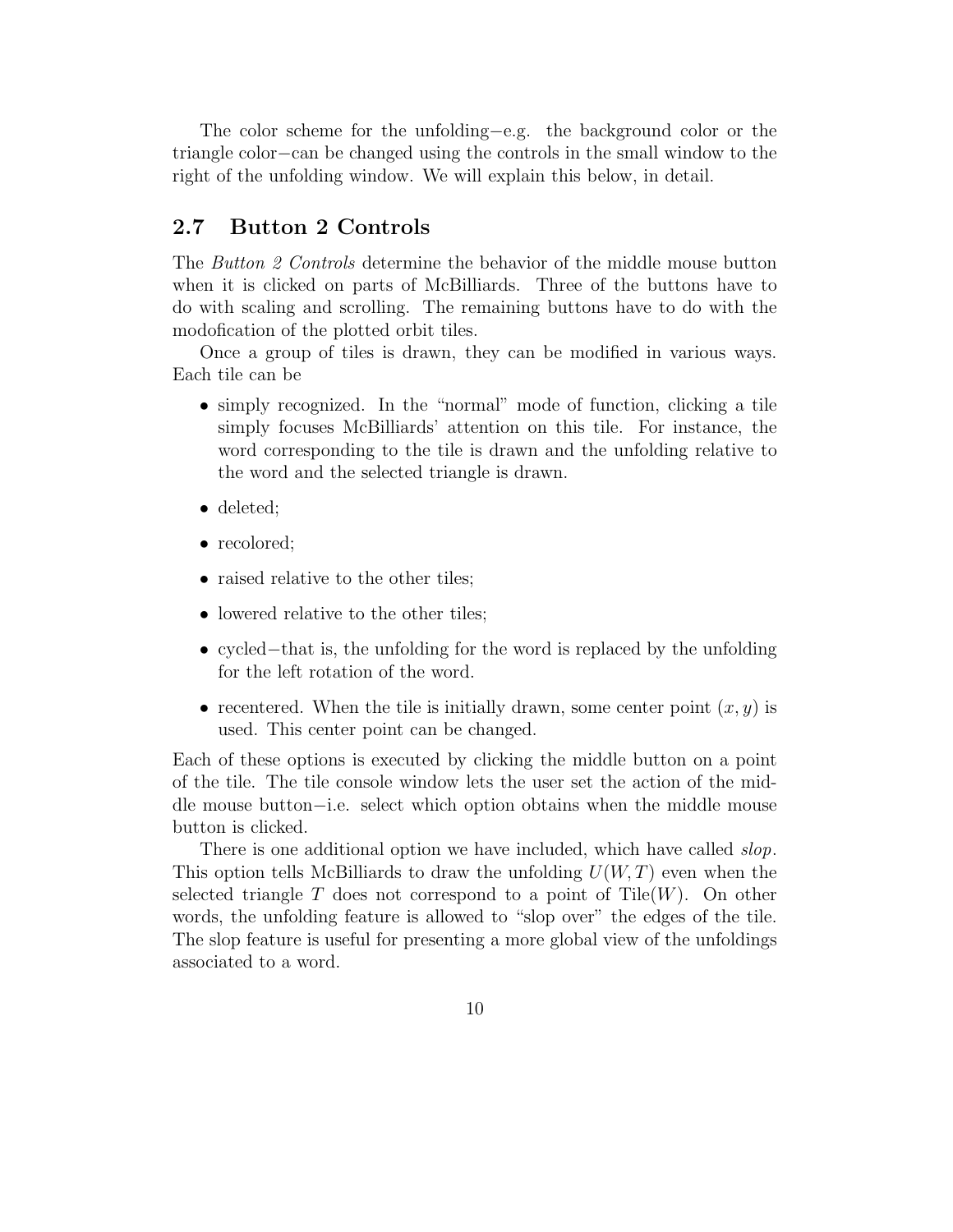#### 2.8 The Memory Console

Figure 2.8 shows the memory console.

| file:  | memory1     |                |
|--------|-------------|----------------|
| □ read | $\Box$ plot | save $\square$ |

Figure 2.8

When the user clicks on the strip at top right, McBilliards focuses the keyboard output to this strip. The user can then select a filename. Many but not all of the keyboard symbols are available.

A memory file contains a list of triples  $(W_j, p_j, C_j)$ , where  $j = 1, ..., n$ . Here

- $W_j$  is an orbit type of a tile.
- $p_j \in \text{Tile}(W_j)$  is a distinguished point.
- $C_j$  is the color of the tile.

When the *read* button is clicked, the list of triples is "stored" in the little boxes from the search console, just as if the orbits were found by a search. The stored tiles can then be plotted just as above.

When the *plot* button is clicked, the list of triples is stored and plotted. Unfortunately, McBilliards cannot be interrupted while it is plotting. So, if the memory file is big and the computer is slow, the user can be in for a long wait. (We hope to add an "interrupt" feature soon.) It is usually a good practice to read the file first, to see how many triples it contains.

When the *save* button is clicked, the tiles currently plotted in the parameter window are saved into the file. By this we mean that each tile is assigned a triple, which captures the (word,center,color) of the tile. McBilliards will write over an existing file, but will save the original file as *file.bak*. However, if the save button is clicked twice, then all information about the original file is lost. In other words, the save button should be used with care.

### 2.9 Pop Up

The region marked Pop Up in Figure 2.1 has two buttons in it: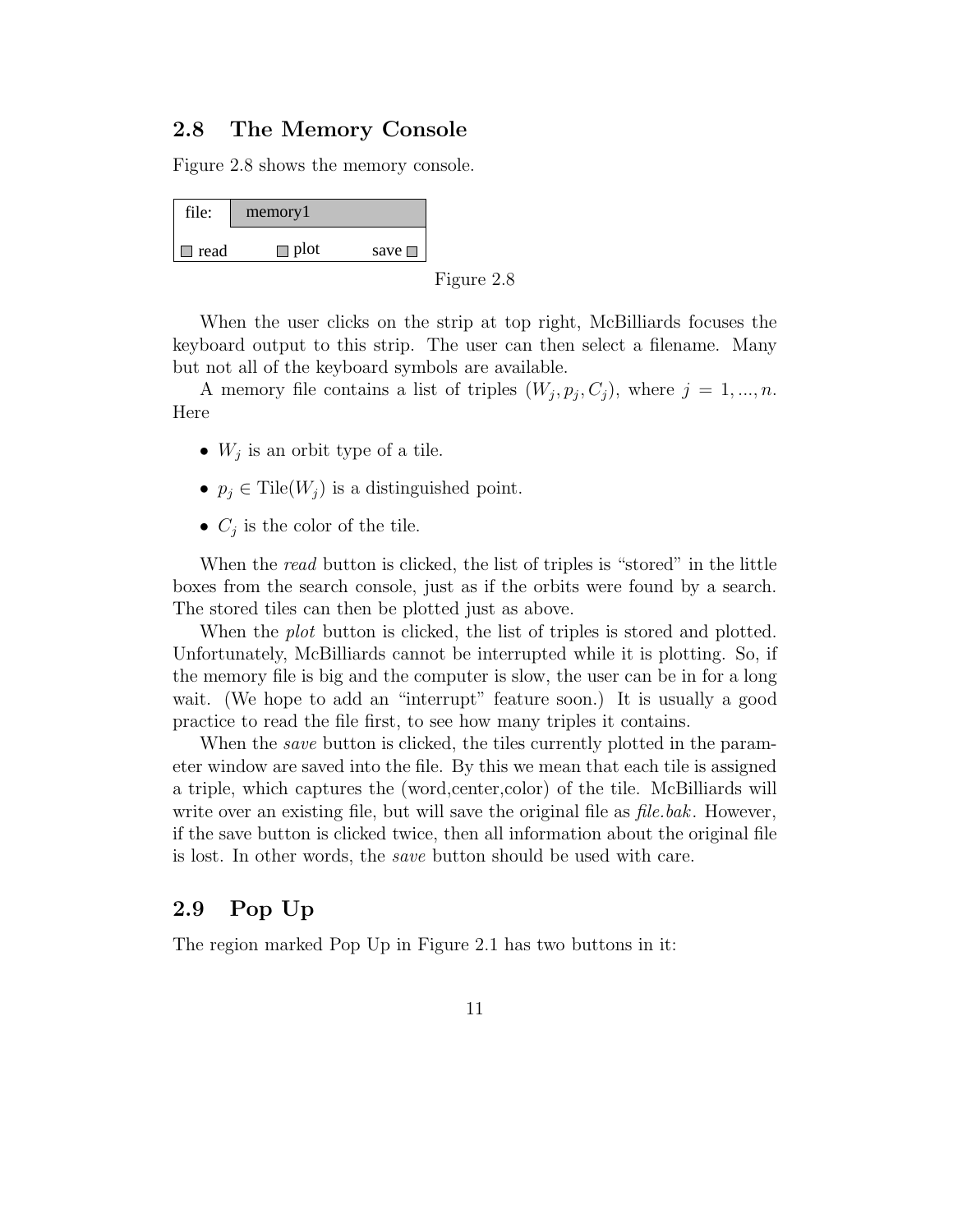- The *object console* button calls up a pop-up window which lets the user recolor, raise, or lower various markings in the parameter window, the unfolding window, and the word display window.
- The welcome button calls a pop up window which gives instructions to McBilliards.

Here are the objects in the parameter window which can be modified using the object console:

- The background color.
- A grid, which indicates the points in parameter space corresponding to triangles, one of whose angles has the form  $\pi/2n$ , where  $n = 2, 3, 4...$
- A diagonal line which comprises the points in the parameter space corresponding to right triangles.
- A small crosshairs, which is moved around by rational imcrements from the rational overlay console.
- A small square cursor which indicates the point clicked by the user.

Here are the objects in the unfolding window which can be modified using the object console:

- The background color.
- The triangles in the unfolding.
- The edges of the triangles.
- The horizontal lines which comprise the corridor for the strip.
- The vertical lines which mark out the important vertices.

Here are the objects in the word display window which can be modified using the object console:

- The background color
- The graphical display of the word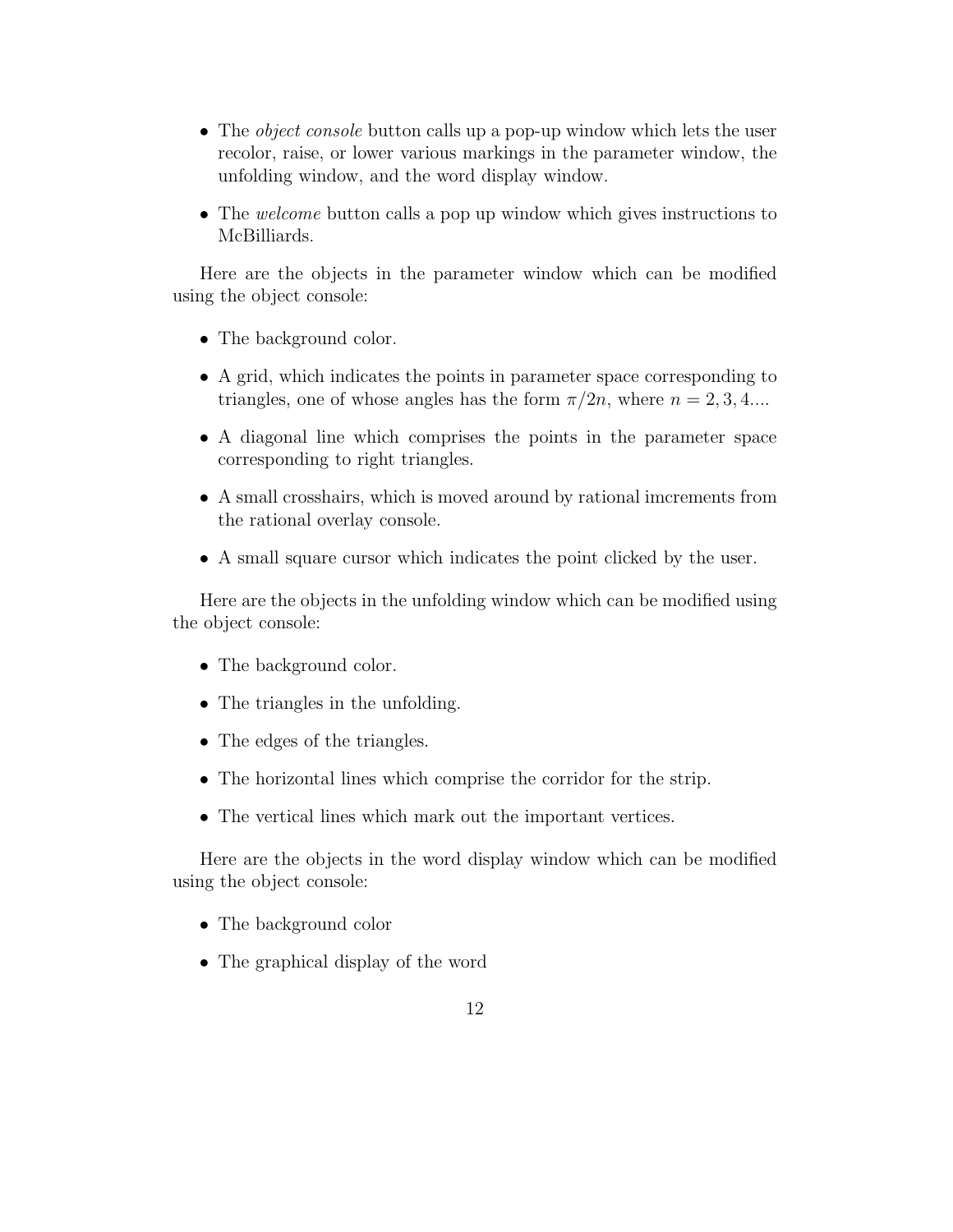- The digits of the word
- The big triangle which indicates the selected point in parameter space.
- The edges of the big triangle.

The object console has one last button which let's you raise, lower, and recolor the labels you can produce using the labelling window.

## 2.10 Postscript Window

The postscript window lets the user save pictures of each of the three main windows into postscript files:

- The parameter window.
- The unfolding window
- The plotting window.

The user can select the bounding box for the postscript file, as well as the scale factor.

## 2.11 The Labelling Console

The small window marked labels lets you add labels to the parameter or unfolding windows and then delete them. When you click on the window, McBilliards focuses the attention of the keyboard to the strip. The user can then enter a label. As for the entering of file names, many but not all keys are available.

## 2.12 The Rational Overlay Console

Figure 2.12 shows a picture of the rational overlay console. This console allows the user to locate specific rational points in the parameter window, by moving a crosshairs around in rational jumps. The cluster of buttons on in the upper right hand corner allows the user to move a crosshairs around the parameter window. The button in the northwest corner moves the cross in the northwest direction, and so forth. The cross moves by rational jumps.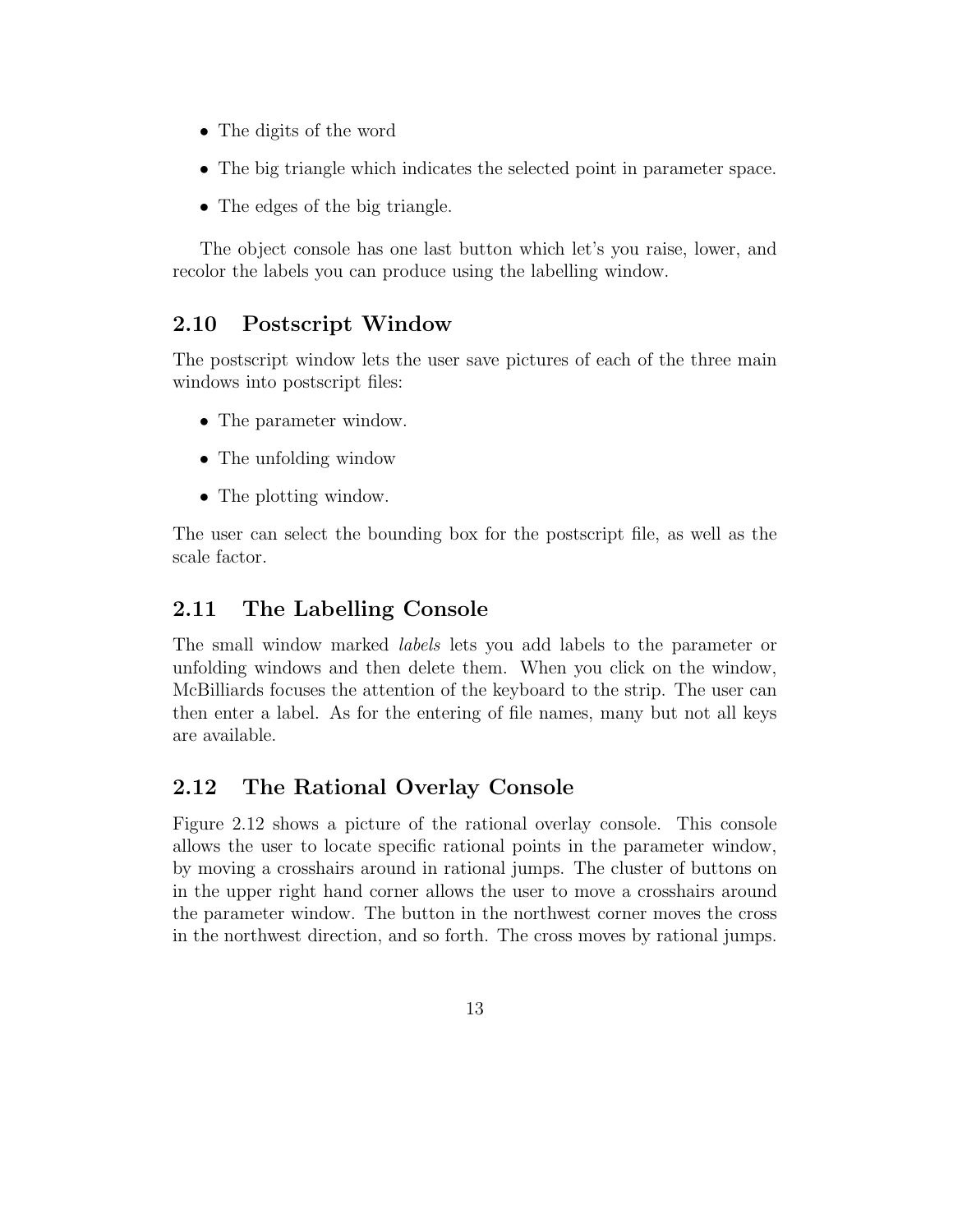The *step* button controls the size of the jumps. When the *dyadic* option is selected, the jumps go by way of dyadic fractions. In this case, a stepsize of N causes the jumps to be of size  $2^{-N}$ .



Figure 2.12

When the Farey option is selected, the jumps move from one level- $N$ Farey fraction to the next one. The first few levels of Farey fractions are:

$$
\frac{0}{1}; \quad \frac{1}{1}
$$
  

$$
\frac{0}{1}; \quad \frac{1}{2}; \quad \frac{1}{1}.
$$
  

$$
\frac{0}{1}; \quad \frac{1}{3}; \quad \frac{2}{3} \quad \frac{1}{1}.
$$
  

$$
\frac{0}{1}; \quad \frac{1}{4}; \quad \frac{1}{2}; \quad \frac{3}{4}; \quad \frac{1}{1}
$$

.

In general, level N is obtained from level  $N-1$  by using the Farey addition law on consecutive entries, similar to Pascal's triangle. Every rational number appears at some level. The level of  $p/q$  is the number of steps in the Euclidean algorithm applied to  $(p, q)$ . The Farey option is an efficient way of accessing all rational numbers.

When activated, the *track* button lets the user control the location of the crosshairs by directly clicking on the parameter window. McBilliards then picks the best rational approximation to the selected point, according to the stepsize.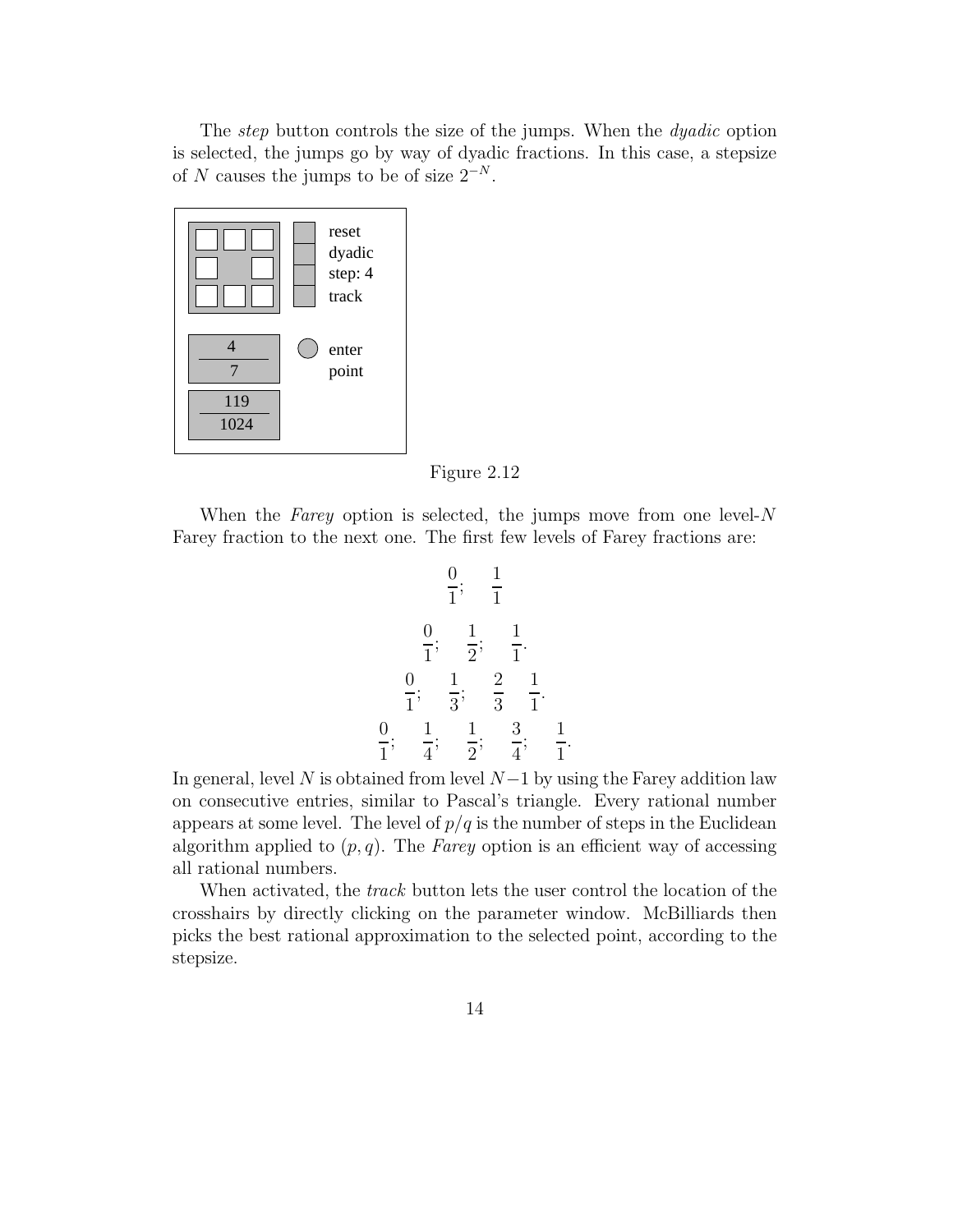The two rectangles at lower left display the coordinates of the cross. The enter point button lets the user select precisely this point on the parameter window.

### 2.13 The Triangle Entry Console

Figure 2.13 shows a picture of the triangle entry console. This console lets the user triangule portions of the parameter window using triangles of rational coordinates.



Figure 2.13

The rational coordinates in question are first selected using the rational overlay console. Once the user has selected a rational coordinate, they can click on one of the three vertices of the central triangle in the triangle entry console. Doing so causes McBilliards to assign this rational number to the relevent vertex of a triangle. When all three vertices have been determined, the triangle is plotted.

The *triangle* button lets the user tell McBilliards which triangle to determine with the current mouse clicks. In this way the user can define a triangulation of the parameter window by triangular regions with rational vertices. The copy button lets the user copy one triangle to another. This feature is useful in creating triangulations, since adjacent triangles in the triangulation will have 2 vertices in common. The  $copy \#$  button tells Mc-Billiards which triangle to copy onto the current triangle.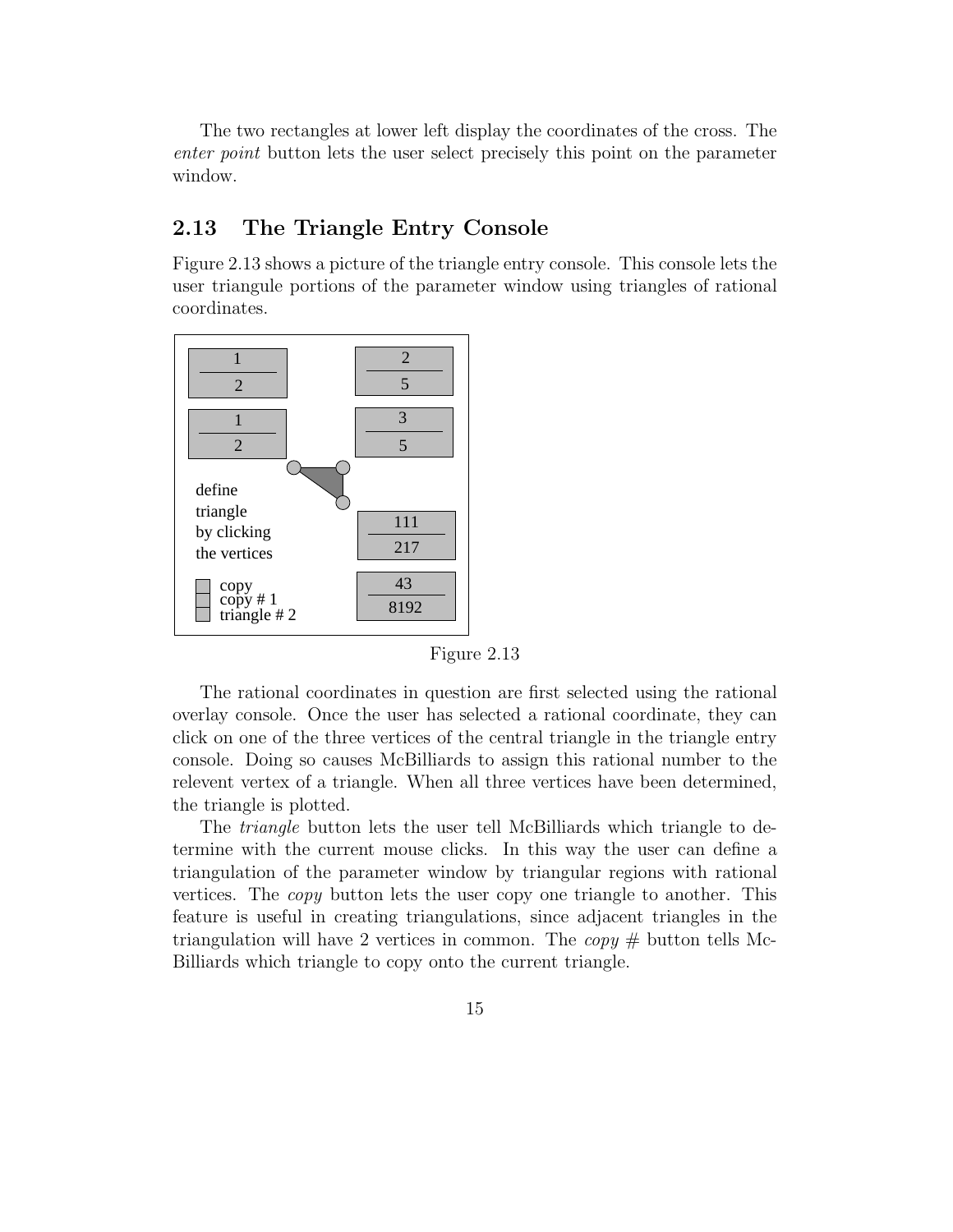As for the rational overlay console, the big rectangles display the coordinates of the vertices.

Once a triangle is plotted, it behaves somewhat like a tile. The user can recolor, raise and lower the triangle by setting the options in the tile console and then clicking on the triangle with the middle mouse button.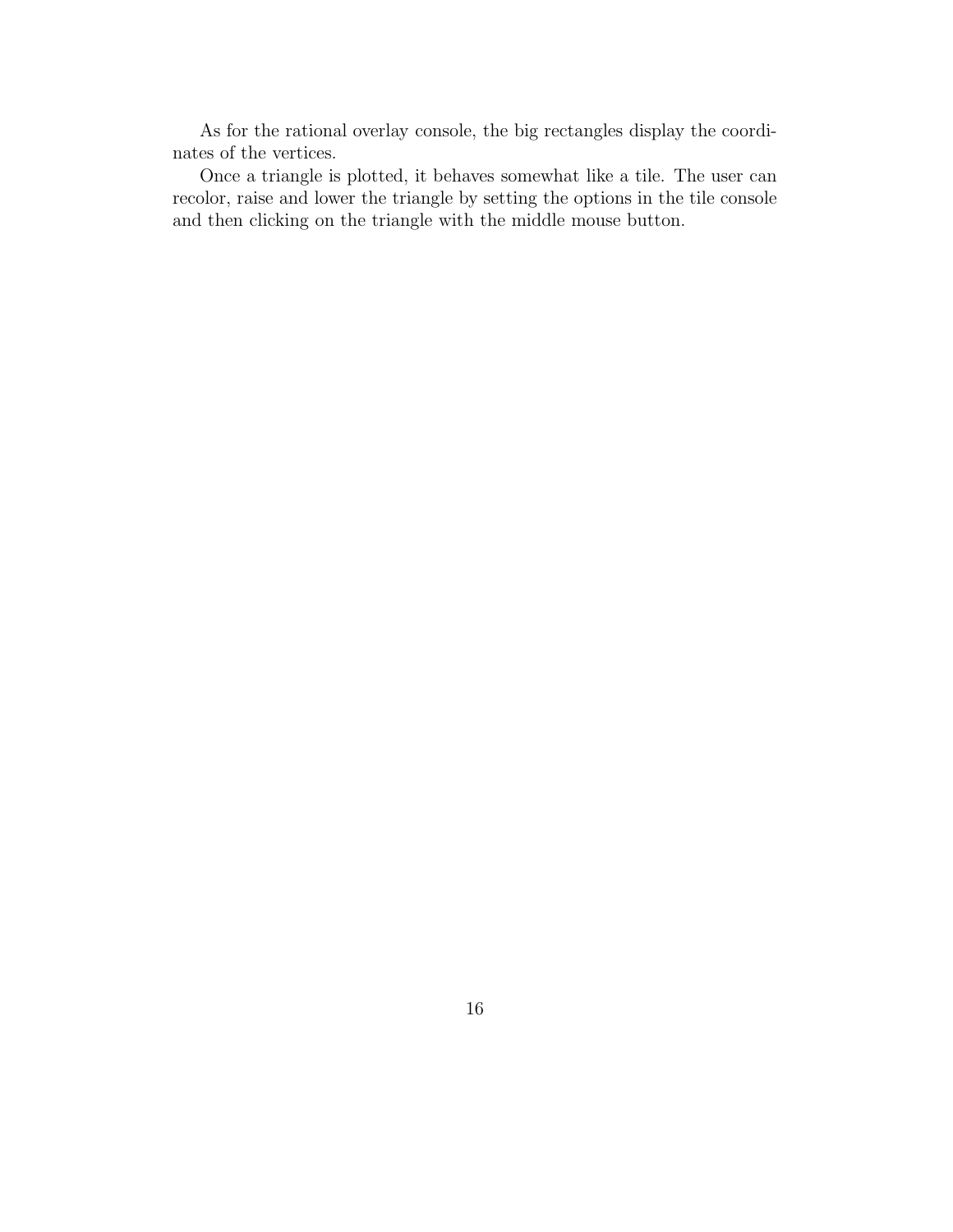## 3 The Basic Search Algorithm

The purpose of this chapter is to describe the initial search algorithm used by McBilliards. In §4 we will describe the improved version.

#### 3.1 Balanced Words and Orbit Tiles

We remind the reader that unfoldings were discussed in  $\S 2.6$ . As in  $\S 2.6$ , the object  $U(W, T)$  refers to the unfolding of a triangle T with respect to a word W. (Here *word* and *orbit type* are used synonymously.)

We say that the word W is *balanced* if the first and last sides of  $U(W, T)$ are parallel for every triangle T. To understand balancing combinatorially, we break W into couplets:  $W = w_1w_2, w_3w_4, w_5w_6, \dots$  We let  $N_{ij}$  denote the number of occurances of the couplet  $ij$ . It is an easy exercise to show that W is balanced if and only if  $N_{i,i+i} - N_{i,i-1}$  is independent of i. This definition is the same as saying that the polygonal path of §2.4 is closed. For the remainder of this section we assume that  $W$  is balanced.



Figure 2.6

When W is balanced it never happens in our program that the first and last edges of  $U(W, T)$  lie on the same line. See the end of §3.3. Henceforth, we ignore degeneracy. We say that  $W$  has a *lane* if we can arrange  $W$  as in Figure 2.6, so that some nonempty strip separates the  $\alpha$  vertices from the b vertices. As we saw above, T has a stable periodic orbit of type  $[W]$ provided that W is balanced and  $U(W,T)$  has a lane. The orbit is stable because  $U(W, T')$  also has a lane for T' sufficiently close to T.

If  $U(W, T)$  has a lane we define Tile(W) to be the set of all triangles T' such that  $U(W, T')$  has a lane. This definition coincides with the definition given in §2.2. Then Tile(W) is an open subset of the parameter space of triangles.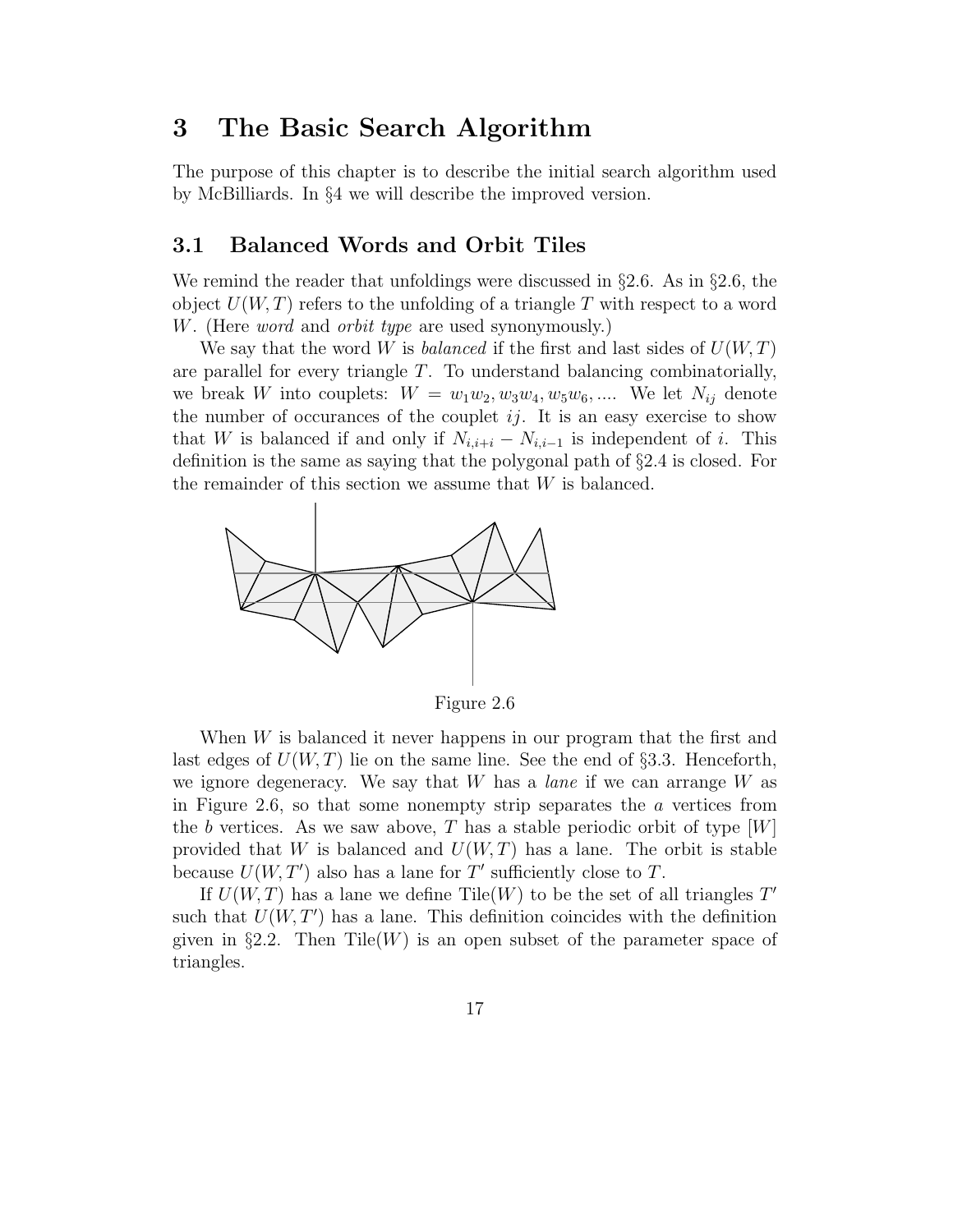#### 3.2 The Weak Test

Figure 3.2 shows a (roughly) drawn picture of an unfolding  $U(W, T)$  where  $W = 2313213$  and T is some triangle.



Figure 3.2

The word  $W$  is not balanced, and so it does not make sense to talk about Tile(W). However, there certainly are balanced words  $\widehat{W}$  which contain W as a subword. Note that  $U(\hat{W},T)$  can never contain a lane, because the vertex w lies on the wrong side of the line  $\overline{v_1, v_2}$ . Thus Tile( $\widehat{W}, T$ ) is empty for any word  $\widehat{W}$  which contains W. Computationally we test this condition by computing the sign of the signed area of the triangle  $\Delta(v_1, v_2, w)$ .

Note that  $U(W, T)$  has two special paths, which have have drawn in bold. When  $U(W, T)$  is embedded, these paths are the boundary components of  $U(W, T)$ . The weak test is a computational test we apply to the pair  $(W, T)$ . It goes as follows:

- Let  $v_1$  and  $v_2$  be the two endpoints of one of the two special paths.
- Check the sign of the signed area of the triangle  $\Delta(v_1, v_2, w)$  for every vertex w on the other path.
- Reverse the roles of the two paths and repeat.

If we ever get the wrong sign, we way that  $(W, T)$  fails the weak test. Thus, if  $(W, T)$  fails the weak test then Tile $(W, T) = \phi$  for any balanced word W which contains  $W$  as a subword.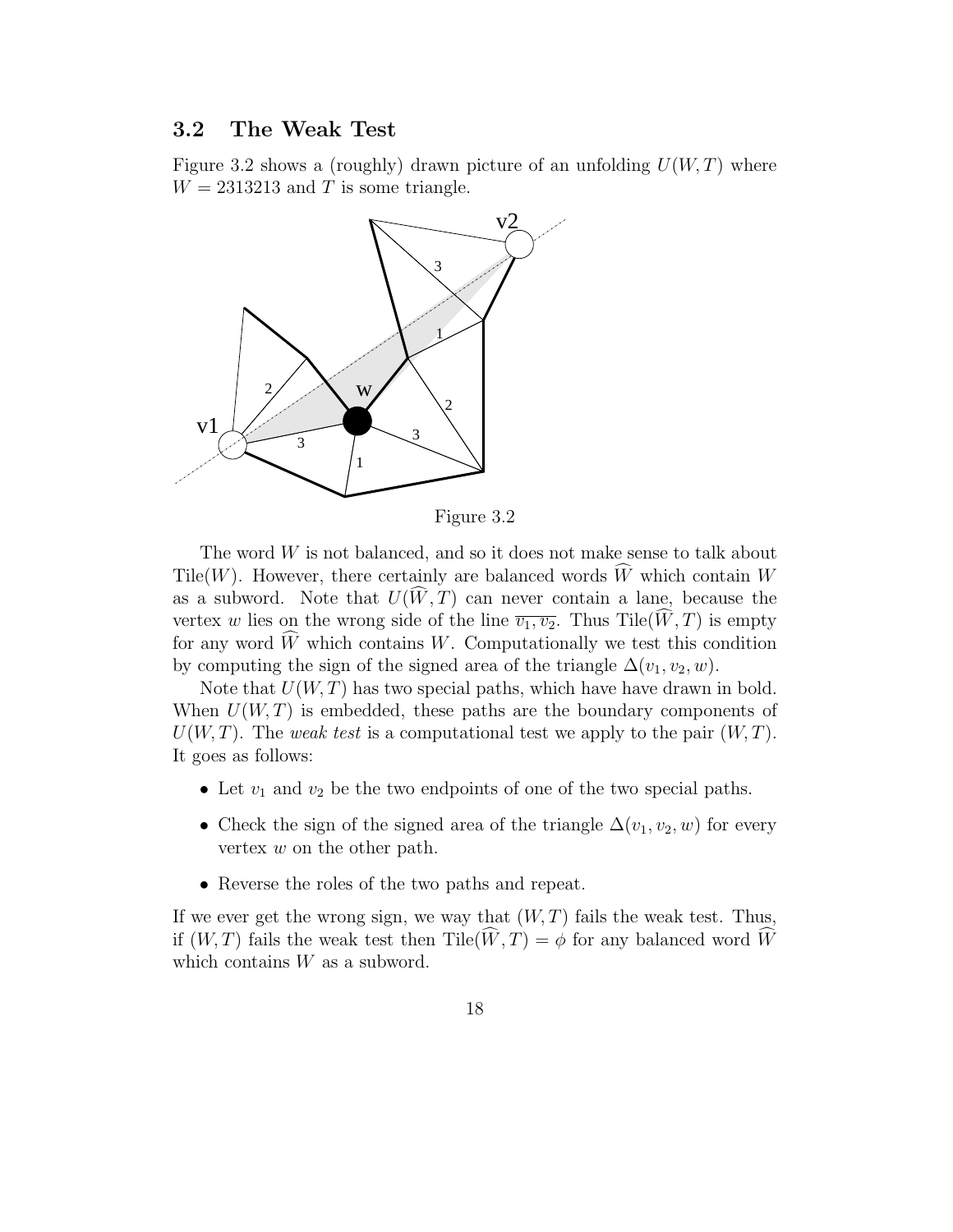#### 3.3 The Strong Test

The strong test is what we use to decide W represents an orbit type of a periodic billiard path on  $T$ . First of all, the strong test checks that  $W$  is balanced. If  $W$  is not balanced then  $W$  fails the strong test. Henceforth assume that W is balanced.

We distinguish one of the two special paths of  $U(T, W)$  and let  $v_1, v_2$  be the two endpoints of this path. Let  $v'_1, \ldots, v'_n$  be the remaining vertices on this path. We define

$$
m' = \max \text{Area}(\Delta(v_1, v_2, v'_j))
$$
\n(3)

Next, we let  $w_1, ..., w_m$  denote the vertices on the other special path of  $U(T, W)$ . We define

$$
m = \min \text{Area}(\Delta(v_1, v_2, w_j)) \tag{4}
$$

If we rotate the picture so that the translation taking the first edge of  $U(W, T)$ to the last edge is horizontal, then the areas we have computed are all proportional to the y-coordinates of the vertices. The constant of proportionality is independent of vertex. Thus,  $U(W, T)$  has a lane iff  $m' < m$ . The strong test computes all the areas and then tests if  $m' < m$ . Thus  $(W, T)$  passes the strong test iff  $W$  is the orbit type of a periodic billiard path on  $T$ .

**Remark:** If  $U(W, T)$  was such that the first and last edges were collinear, then we could get "division by zero" errors in our program and it would halt. In practice this never happens, so we don't have to worry about this wierd degenerate situation.

#### 3.4 The Lexi Test

The lexi-test is a test which is applied to words  $W$ . A word  $W$  fails the lexitext iff W contains a subword  $W'$  which comes before W in the lexicographic ordering. For instance  $W = 131213$  fails the lexi-test because  $W' = 1213$ comes before  $W$  in the lexicographic order. Our search algorithm throws out words which fail the lexi-test because they are redundant.

By throwing out such words, McBilliards does not find all possible (even length) periodic orbits up to certain depth. Rather, McBilliards finds all possible equivalence classes of orbit types, where two types are equivalent if they are rotations of each other.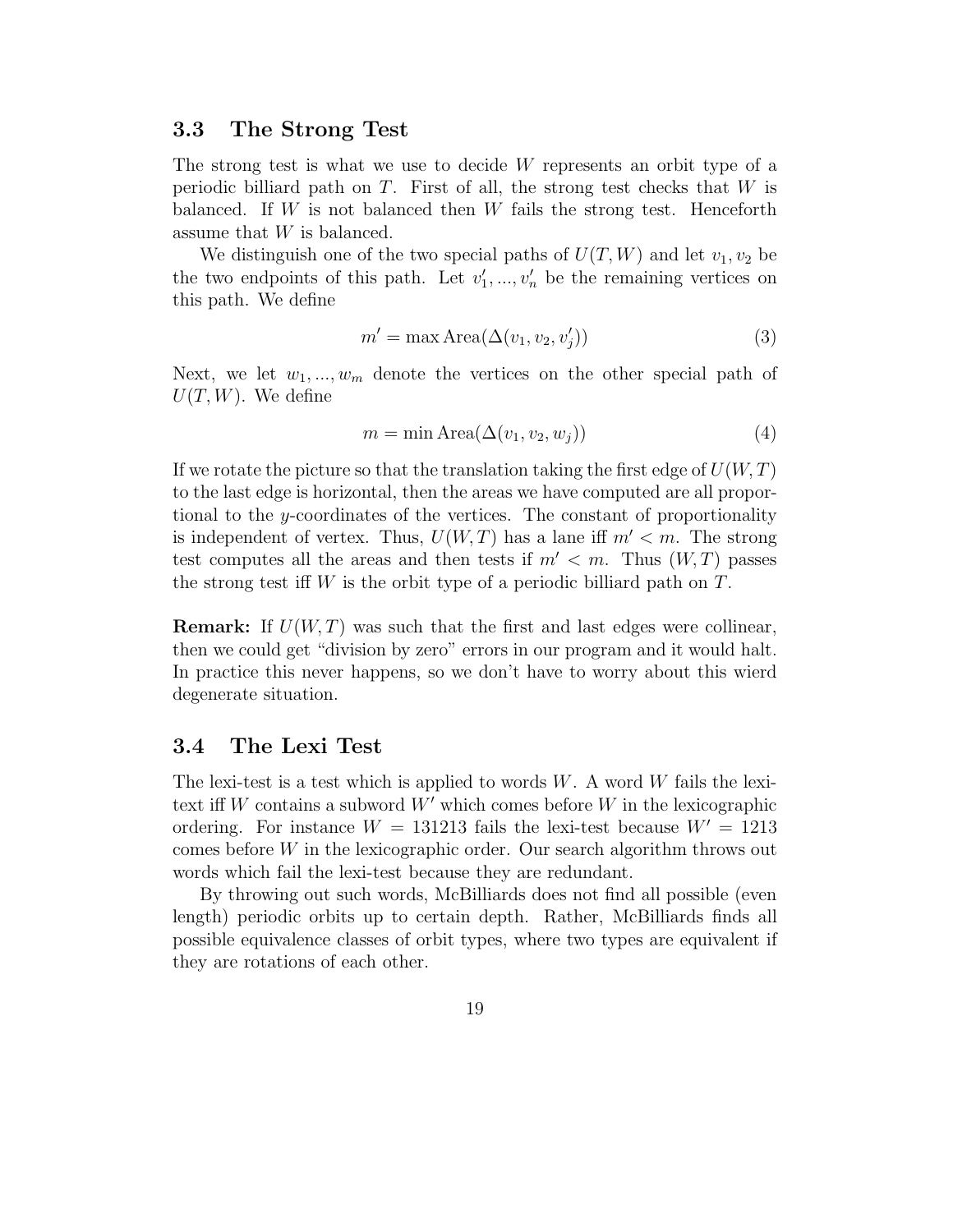#### 3.5 The Algorithm

The input to the search is an integer  $D$ , which defines the depth of the search, and a triangle T. The search algorithm begins with a list of words called CONTENDERS and a second list of words called WINNERS. Initially CONTENDERS consists of the single word 12 and WINNERS is empty. The algorithm proceeds until CONTENDERS is the empty list, then halts. At this point, WINNERS is the list of even length balanced words of length less or equal to D which are orbit types of periodic billiar paths in T.

- 1. If CONTENDERS  $\neq \emptyset$  let W be the first word on CONTENDERS.
- 2. If W fails the lexi test or the weak test, delete W from CONTENDERS and return to Step 1.
- 3. If W passes the strong test append W to WINNERS.
- 4. Let  $L = \text{Length}(W)$ . If  $L \leq D-2$  then delete W from CONTENDERS and prepend to CONTENDERS the 4 words  $W_1, W_2, W_3, W_4$  which have length  $L + 2$  and contain W as its initial word. Go to Step 1.

As an example for the last step: if  $W = 12$  then the 4 words are 1212, 1213, 1231, and 1232.

Our algorithm implements a depth first search through the tree of words, pruning off any branches whose initial node fails the weak test or lexi test.

Remark: The right angled search works just as the balanced search, except that the balance condition is different. Here we weaken it to the condition that the difference  $N_{j3} - N_{3j}$  is independent of  $j = 1, 2$  and  $N_{12} - N_{21}$  is even.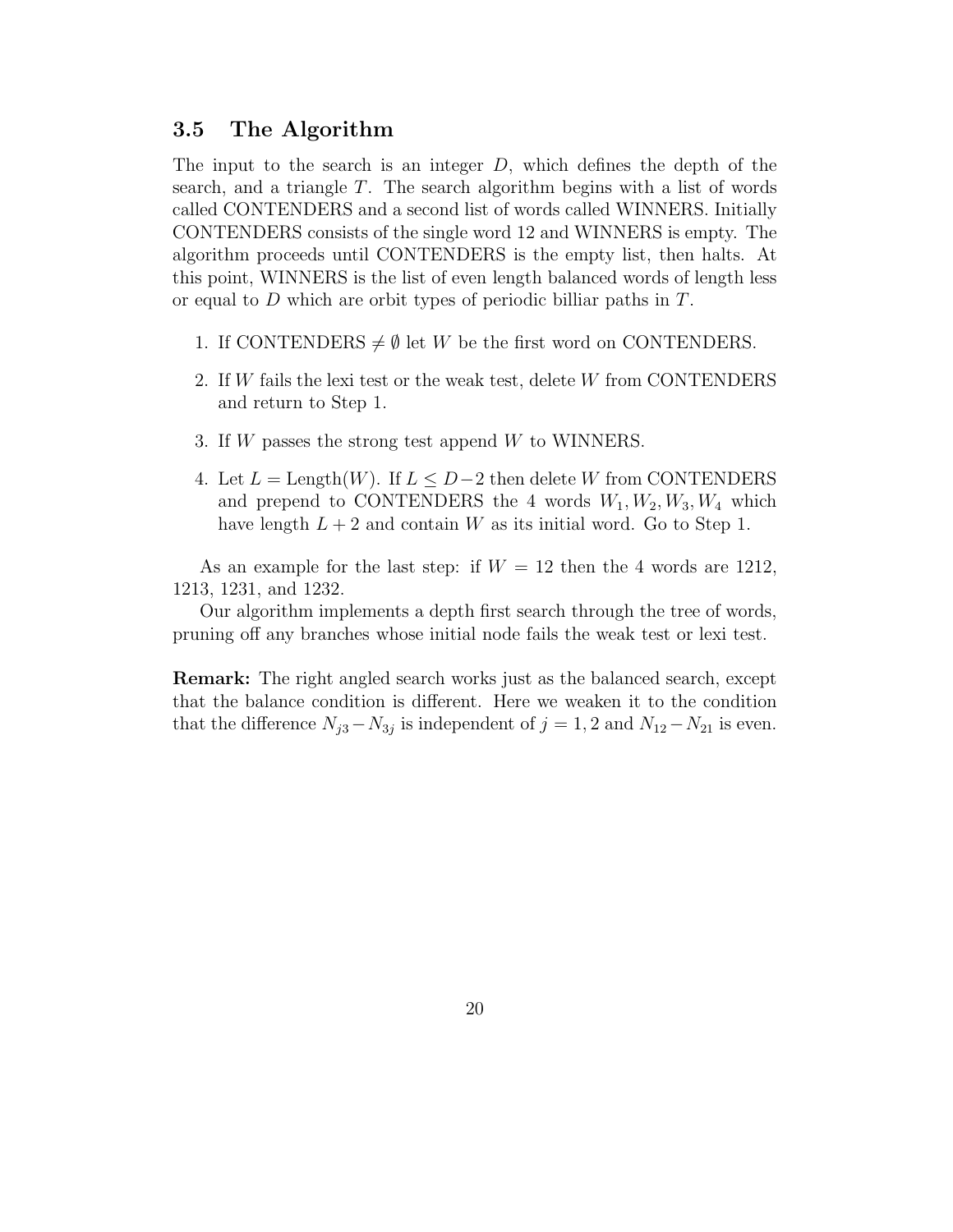## 4 The Slalom Search Algorithm

Our algorithm has the same overall structure as the one described in §3, but uses a different test, the *slalom test*, in place of the weak test. Our slalom test is actually a variant on Graham's scan for convex hulls of finite point sets in the plane. To orient the reader, we will first discuss the situation for planar convex hulls.

#### 4.1 Planar Convex Hulls

Here we will discuss an algorithm for finding the convex hull of a finite list of points in the plane. The algorithm we describe is related to Graham's scan, and works by induction. Here we will explain the induction step. Let  $H_k$ denote the convex hull of the first k points,  $p_1, ..., p_k$ . We would like to find  $H_{k+1}$ . We assume that the points  $p_1, ..., p_k$  come in cyclic order on  $H_k$ . In our example, shown in Figure 4.1, we have  $k = 11$ .



If  $p_{k+1} \in H_k$  then  $H_{k+1} = H_k$ . Suppose that  $p_{k+1} \notin H_k$ . Let x be a generic point in the interior of  $H_k$ . Then there is some index i such that the line  $\overline{xp}$  crosses the edge  $\overline{p_ip_{i+1}}$  in the interior point. We have  $i = 4$  for our example. We create a provisional version of  $H_{k+1}$  as follows: We replace  $e_i$ by the two edges  $\overline{p_i p_{k+1}}$  and  $\overline{p_i p_{k+1}}$ .

If  $H_{k+1}$  is convex we are done. Otherwise, we proceed as follows. If  $H_{k+1}$  is not locally convex at  $p_i$  we modify  $H_{k+1}$  by replacing  $\overline{p_{i-1}p_i} \cup p_i p_{i+1}$ with the edge  $\overline{p_{i-1}p_{i+1}}$ . (This has the effect of deleting  $p_i$  from the list of relevant vertices.) Next we move left to  $p_{i-1}$  and repeat the procedure. We stop "scanning to the left" when we reach a vertex at which  $H_{k+1}$  is locally convex. In our example, the vertex is  $p_3$ . Following this, we "scan to the right", starting with  $p_{i+1}$ , performing the same procedure. The right scan stops at  $p_7$  in our example. When we are finished modifying  $H_{k+1}$ , it is the convex hull of the first  $k+1$  points.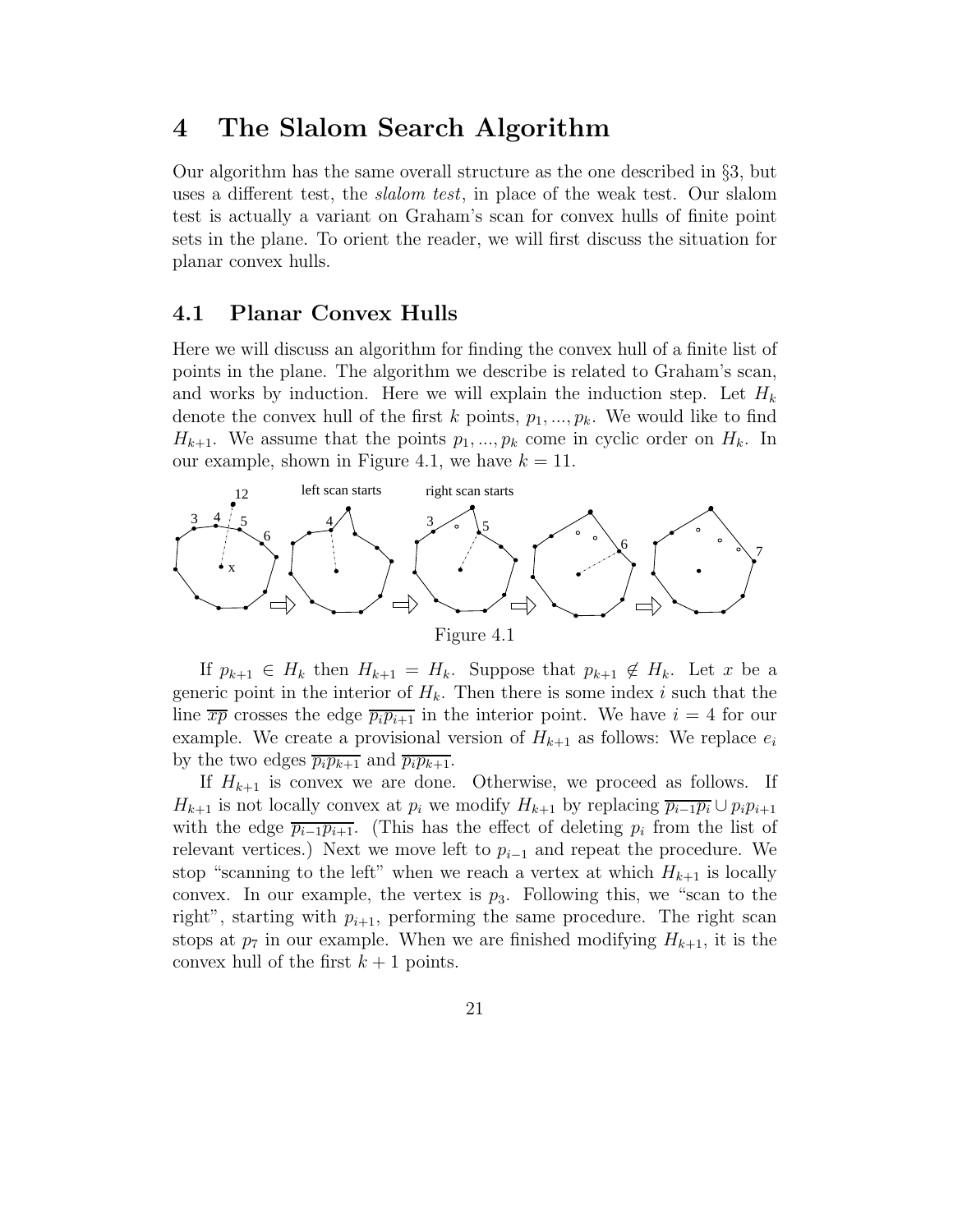#### 4.2 The Slalom Test and Convex Hulls

Now we explain the connection between convex hulls and the slalom test. Like the weak test, the slalom test decides if there is a line segment which starts in the first triangle of an unfolding, then hits every edge we unfold along, and ends in the the last triangle of an unfolding. Figure 4.1 displays an unfolding  $U(W, T)$ , for some triangle T and for the word  $W = 13123$ . This unfolding should pass the weak test because of the existence of the line segment L.



As discussed in section 3.2, there are two special paths which our line segment must avoid. In our picture they are darkened and labeled  $l_0l_1$  and  $r_0r_1r_2r_3$ . We call our test the slalom test because it tests to see if there is a line segment L which "runs the slalom course" set up by these vertices, passing to the left of the vertices  $l_0l_1$  and to the right of the vertices  $r_0r_1r_2r_3$ . We call the vertices  $l_0l_1$  left vertices and the vertices  $r_0r_1r_2r_3$  right vertices.

We say a line L runs the slalom course given by  $U(W, T)$ , if it enters the first triangle of our unfolding, then passes through edges as given by W, and finally exits through the last triangle of our unfolding.

Now, take an unfolding  $U(W, T)$  for which there is an line L which runs the slalom course as above. Thus the set of all lines S which run the slalom course given by  $U(W, T)$  is non-empty. Define the set

$$
S_P = \bigcup_{L \in S} L \subset \mathbf{R}^2
$$

The compliment of  $S_P$  is convex in a sense we describe below. Figure 4.3 displays the region  $S_P$  for the unfolding shown in figure 4.2.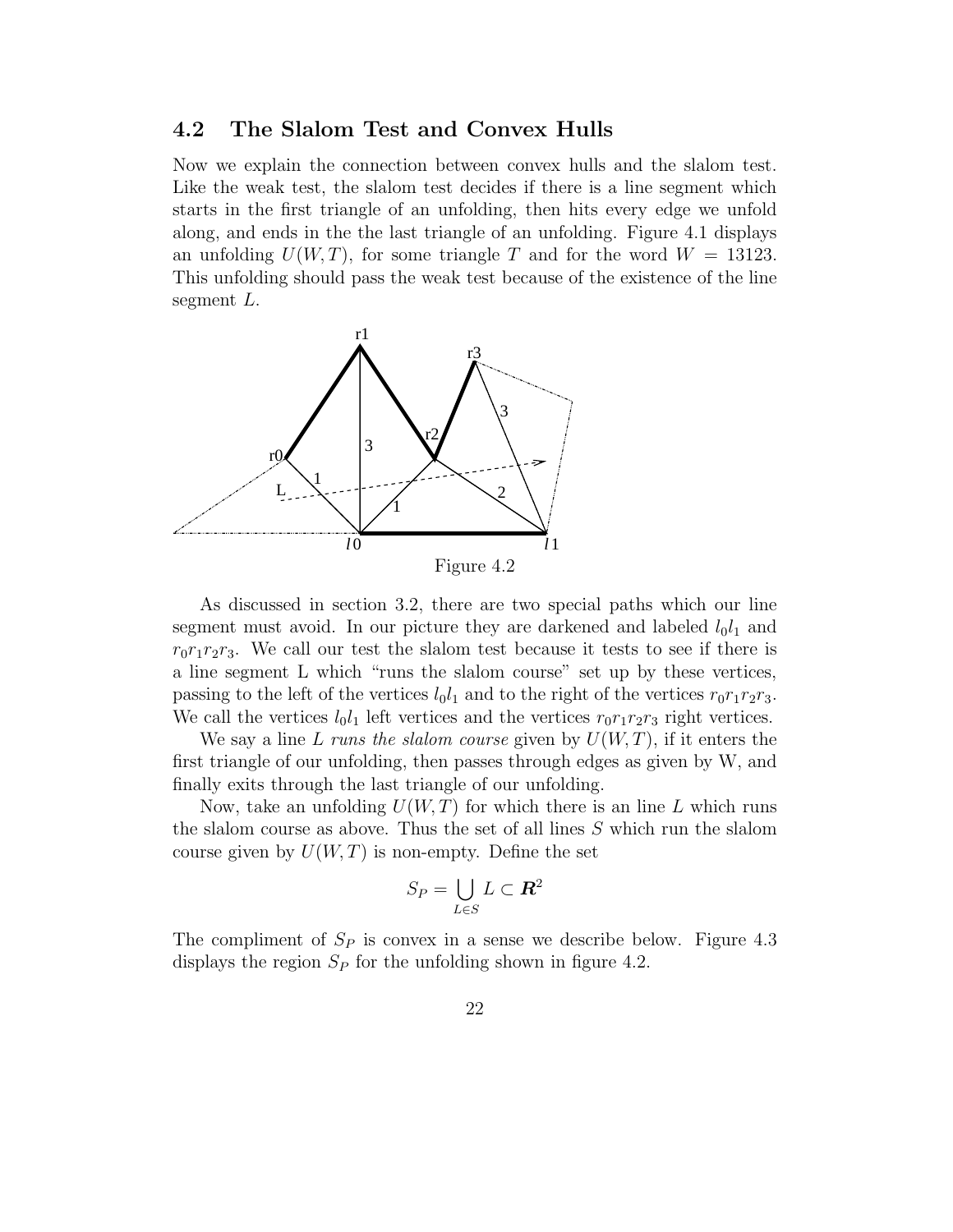

Figure 4.3

Consider the usual embedding of Euclidean plane inside the projective plane,  $\mathbf{R}^2 \subset \mathbf{R}P^2$ , as an affine patch.  $S_P$  naturally a subset of  $\mathbf{R}P^2$ . We say that a subset  $C \subset \mathbb{R}P^2$  is convex relative to the line L if it is a convex subset of the affine plane  $\mathbb{R}P^2 \setminus L$ . We will call  $C \subset \mathbb{R}P^2$  relatively convex if there is a choice of a line  $L$  for which  $C$  is convex relative to  $L$ .

Here is the connection between "running the slalom course" and convex hulls:

## **Proposition 4.1** If  $L \in S$ , then  $\mathbb{RP}^2 - S_P$  is convex relative to L.

The boundary of  $\partial S_P$  is a polygon in  $\mathbb{RP}^2$  whose vertex set is a subset of the vertices in our unfolding. The vertices in  $\partial S_P$  have a natural cyclic ordering and we define  $C(W, T)$  to be the cyclically ordered set of these vertices. In our example we have  $C(W,T) = \{l_0l_1r_0r_2\}.$ 

We want to know when such a cyclic list of points determines a polygon which is relatively convex. It is helpful to consider first the analogous question for convex polyhons. For  $v_1, v_2, v_3 \in \mathbb{R}^2$  let  $SA(v_1, v_2, v_3) \in \{-1, 0, 1\}$  to be the sign of the area of the triangle  $v_1, v_2, v_3$ .

**Proposition 4.2** A cyclically ordered set of points  $v_1, \ldots, v_n$  defines a convex polygon in the Euclidean plane if and only if

- 1. The polygon with successive vertices  $v_1, \ldots, v_n$  is embedded.
- 2.  $SA(v_i, v_{i+1}, v_{i+2})$  is independent of i.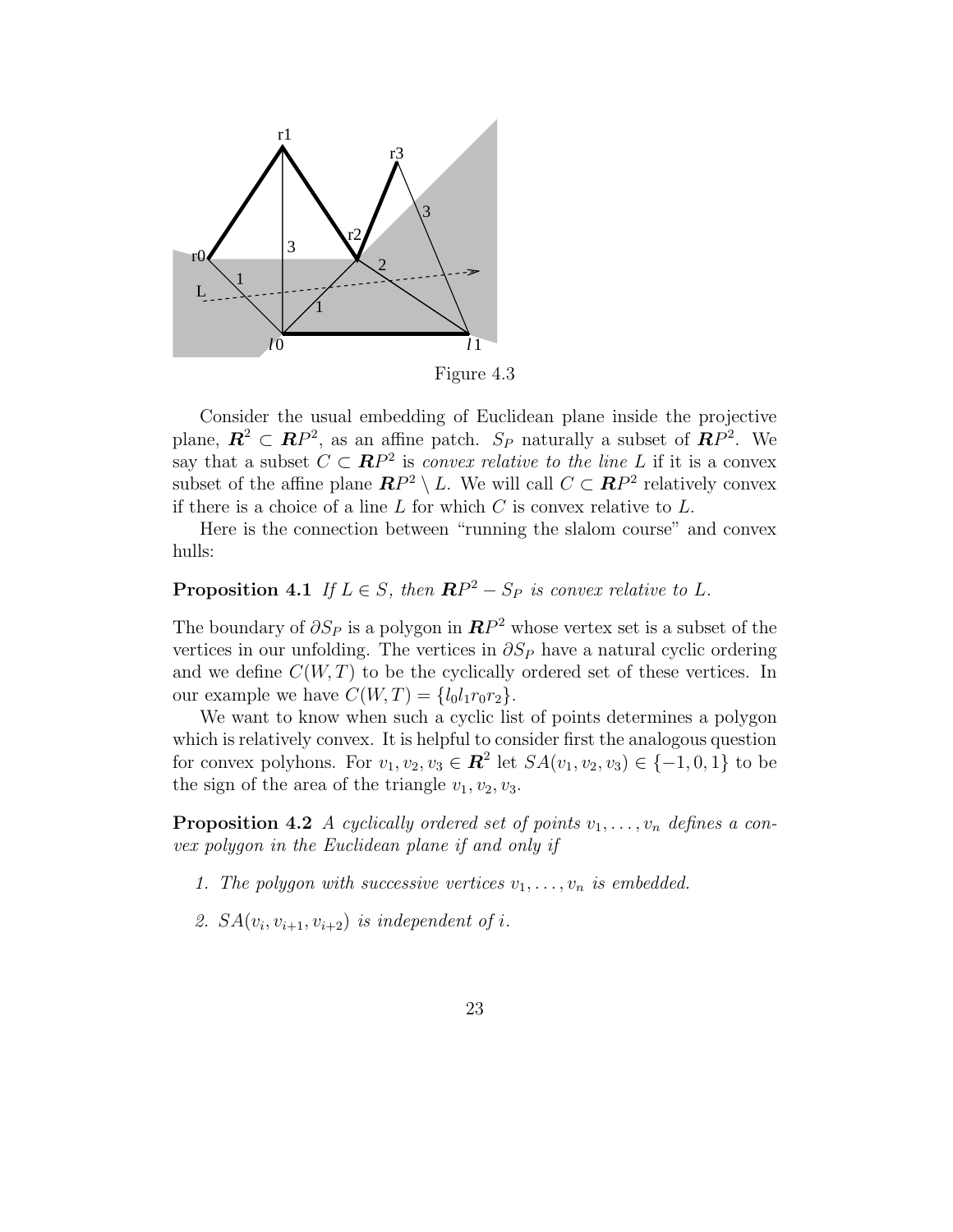Here (and below) we take indices mod  $n$ .

We want a similar fact for our case. One problem is that a cyclically ordered set of points in  $\mathbb{R}P^2$  does not determine a unique polygon, because there are two choices for an edge joining consecutive vertices. However, we have additional information about our particular collection of vertices; they come from an unfolding. We use this information to define a polygon  $(v_1, ..., v_n)$  whose vertex set is  $v_1, ..., v_n$ . First, we define the function

$$
L: \{v_1, \ldots, v_n\} \to \{-1, 1\} : \left\{ \begin{array}{ll} -1 & \text{if } v_i \text{ is a left vertex} \\ 1 & \text{if } v_i \text{ is a right vertex} \end{array} \right.
$$

Our points  $v_1, \ldots, v_n$  lie in a Euclidean plane embedded into the projective plane. Given two vertices, a line segment drawn between them is called finite if it is entirely contained in our Euclidean plane and infinite otherwise. We define our polygon  $(v_1, \ldots, v_n)$  by joining consecutive vertices by an edge which is finite iff  $L(v_i) = L(v_{i+1})$ . Thus our cyclically ordered set  $C(W,T)$ and our labeling L determine the polygon uniquely. The polygon  $(v_1, \ldots v_n)$ in turn determines  $S$ , the set of lines which run the slalom course given by  $U(W, T)$ .

**Proposition 4.3**  $(v_1, ..., v_n)$  is convex relative to some line iff

- 1.  $(v_1, ..., v_n)$  is embedded.
- 2.  $SA(v_{i-1}, v_i, v_{i+1}) = L(v_{i-1})L(v_i)L(v_{i+1})$  for all i.

#### 4.3 The Algorithm

Our algorithm proceeds inductively. The base case is a word of length 2. A word of length 2 should always pass the weak/slalom test. Here the picture always looks the same, regardless of the triangle. Our cyclically ordered set  $C(W, T)$  consists of three points, and our labeling L is such that exactly two labels match. See figure 4.4.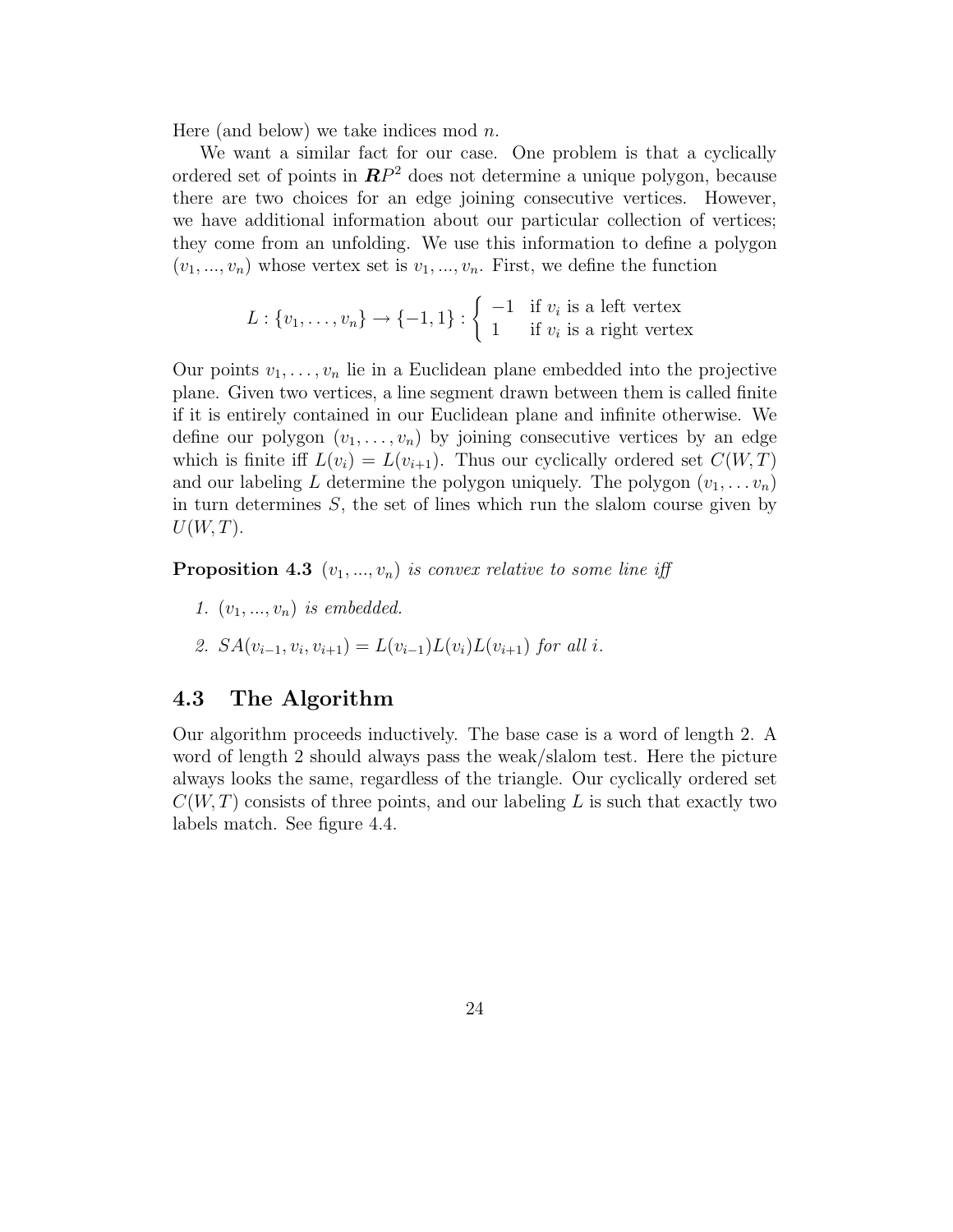

Figure 4.4

Assuming that there is a line which runs the slalom course set by  $U(T, W)$ we pass to our algorithm the following information:

- $T$  and  $W$ ;
- the cyclically ordered set  $C(W, T)$ ;
- the labeling  $L: C(W,T) \to \{-1,1\};$
- an additional letter  $l \in \{1, 2, 3\}.$

Our algorithm will tell us if there is a line which runs the slalom course given by  $U(W',T)$ , where  $W' = Wl$  is the word W with l appended. Further, if there is such a line, we return with  $C(W', T)$  and the appropriate labeling L'. If there is no such line, the unfolding  $U(W',T)$  fails the slalom test.

We will continue the example set out in figures 4.2 and 4.3. In this case we have  $W = 13123$  and  $C(W, T) = \{l_0l_1r_0r_2\}$ . We will consider the case  $l = 1$ , so that  $W' = 131231$ . We look at the unfolding  $U(W', T)$ , depicted below in figure 4.5. Note that the shaded polygon in Figure 4.5 is the set of lines which run the slalom course for  $U(W, T)$ −i.e.  $C(W, T)$ .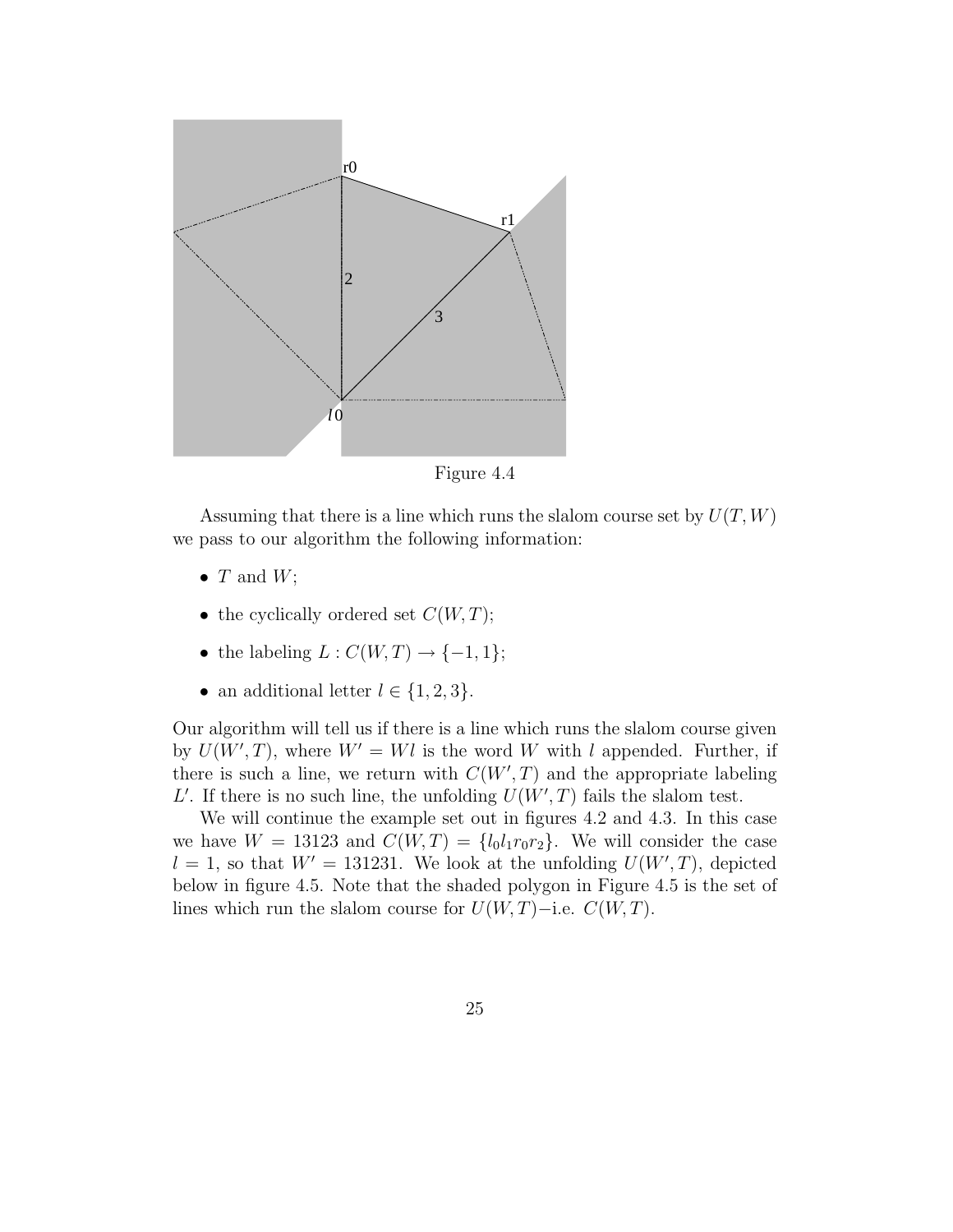

In general, one of the special paths of  $U(W',T)$  will have an additional vertex v which extends the same special path for  $U(W, T)$ . Call this vertex the *extending vertex*. In the example at hand, the extending vertex is  $v = l_2$ . A line runs the slalom course for  $U(W', T)$  iff it runs the slalom course for  $U(W, T)$  and passes to the left of  $v = l_2$ . (Were v to extend the right special path, "left" would be replaced by "right" in the previous sentence.) Computing  $C(W', T)$  from  $C(W, T)$  and v is analogous to Graham's scan, discussed in §4.1. We will present our algorithm below.

For the algorithm, we define a vertex  $v_k$  in a labeled cyclically ordered set of points to be good if it satisfies the second criterion of proposition 4.3−i.e.  $SA(v_{k-1}, v_k, v_{k+1}) = L(v_{k-1})L(v_k)L(v_{k+1})$ . We let v be the extending vertex and then run the following algorithm.

- If  $L(v) = -1$  (respectively  $L(v) = 1$ ) insert v after the last left (respectively right) vertex in  $C = C(W, T)$ .
- If v is not good, then  $U(W',T)$  passes the slalom test, v is irrelevant, and  $C(W', T) = C(W, T)$ . Otherwise...
- Repeat the following until told to BREAK:
	- Set w be the vertex which comes immediately after  $v$  in the cyclic ordering.
	- If  $L(v) = L(w)$  then  $U(W', T)$  fails the slalom test. (Note: In this situation, we have eliminated all left vertices or all right vertices, because  $v$  was the last left or the last right vertex.)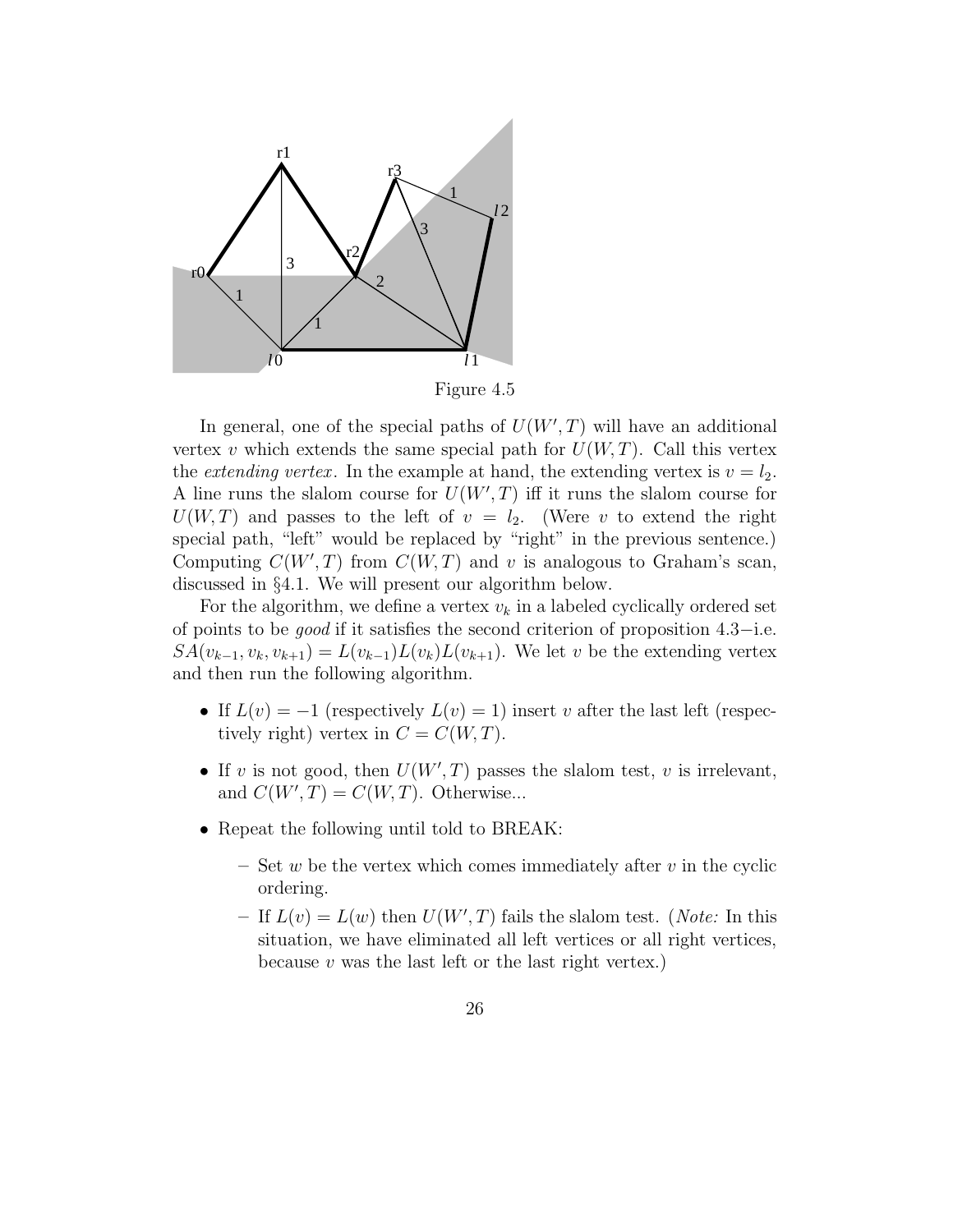- if w is good then BREAK, otherwise delete w and continue.
- Repeat the following until told to BREAK:
	- Let w be the vertex which comes immediately before v in the cyclic ordering.
	- if w is good then BREAK, otherwise delete w and continue.
- $U(W',T)$  passes the slalom test and our cyclic set of points satisfies proposition 4.3. We return with our modified cyclic set and its labeling.

Now we step through our algorithm for example.

- We add  $l_2$  to our cyclic set of points. Now,  $C = \{l_0l_1l_2r_0r_2\}$ .
- $l_2$  is good. This is because  $L(l_1)L(l_2)L(r_0) = (-1) \cdot (-1) \cdot 1 = 1$ . Also,  $SA(l_1, l_2, r_0) = 1$ . Another way to say this is that if we walk from  $l_1$ toward  $l_2$  in the Euclidean plane, then turn and walk toward  $r_0$  we turn left. This left turn is equivalent to positive signed area.
- We enter the first loop.
	- Set  $w = r_0$ .
	- $L(w) = 1$  while  $L(v) = -1$ , so we continue on.
	- $-v = r_0$  is not good. This is because  $L(l_2)L(r_0)L(r_2) = (-1)\cdot 1\cdot 1 =$  $-1$  and  $SA(l_2, r_0, r_2) = 1$ . We turn left as we walk from  $l_2$  toward  $r_0$  and then toward  $r_2$ . We delete  $r_0$  from our cyclic list of points, so that now  $C = \{l_0l_1l_2r_2\}$ . We continue the loop.
	- Set  $w = r_2$ .
	- $-L(w) = 1$  while  $L(v) = -1$ , so we continue on.
	- $w = r_2$  is good.  $L(l_2)L(r_2)L(l_0) = (-1) \cdot 1 \cdot (-1) = 1$  and  $SA(l_2, r_2, l_0) = 1$ . We turn left in our t rip from  $l_2$  to  $r_2$  to  $l_0$ . Thus we break this loop.
- We enter the second loop.

– Set  $w = l_1$ .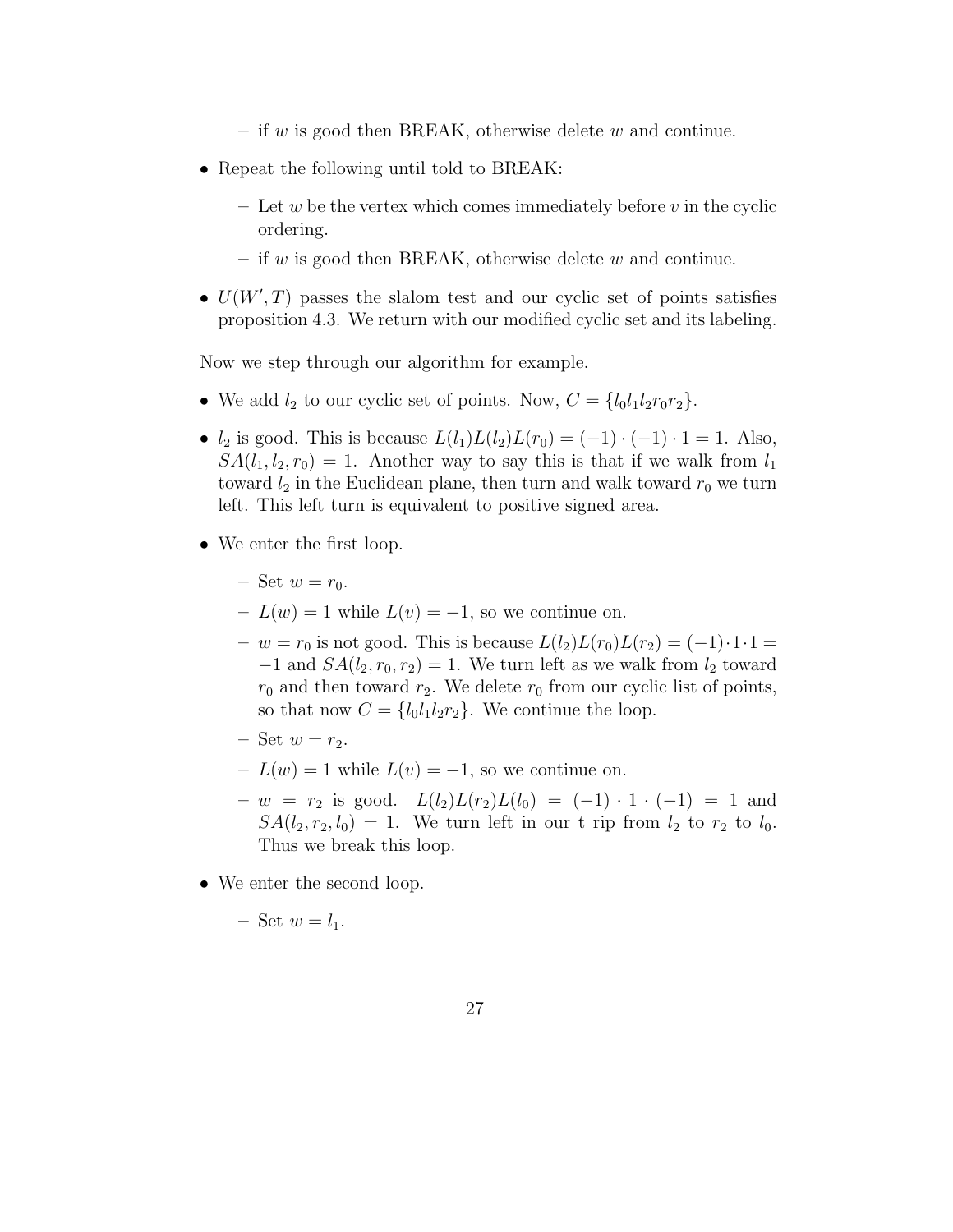- $w = l_1$  is not good.  $L(l_0)L(l_1)L(l_2) = -1$  and  $SA(l_0, l_1, l_2) = 1$ . We delete  $w = l_1$  from our cyclic list, obtaining  $C = \{l_0l_2r_2\}$ . We continue the loop.
- Set  $w = l_0$ .
- $w = l_0$  is good.  $L(r_0)L(l_0)L(l_2) = 1$  and  $SA(r_0, l_0, l_2) = 1$ . We break the loop.
- $U(W', T)$  passes the slalom test, and  $C(W', T) = \{l_0 l_2 r_2\}.$

The data returned by our algorithm is displayed in figure 4.6.



Figure 4.6

As another example, consider the unfolding for the triangle shown in Figure 4.6 and the word  $W = 312$ . (This unfolding is a subset of the one shown in Figure 4.6.) Assume our algorithm is given  $C(W,T) = \{l_0l_1r_1\}$  with the usual labeling. We wish to apply the slalom test with additional letter  $l = 1$ . Thus we consider the unfolding  $U(W', T)$  where  $W' = Wl = 3121$ . We introduce the new point  $l_2$ , as shown in the right side of figure 4.7. We note  $l_2$  should be a left point, and so  $L(l_2) = -1$ . We pass this information to the algorithm, and then run it: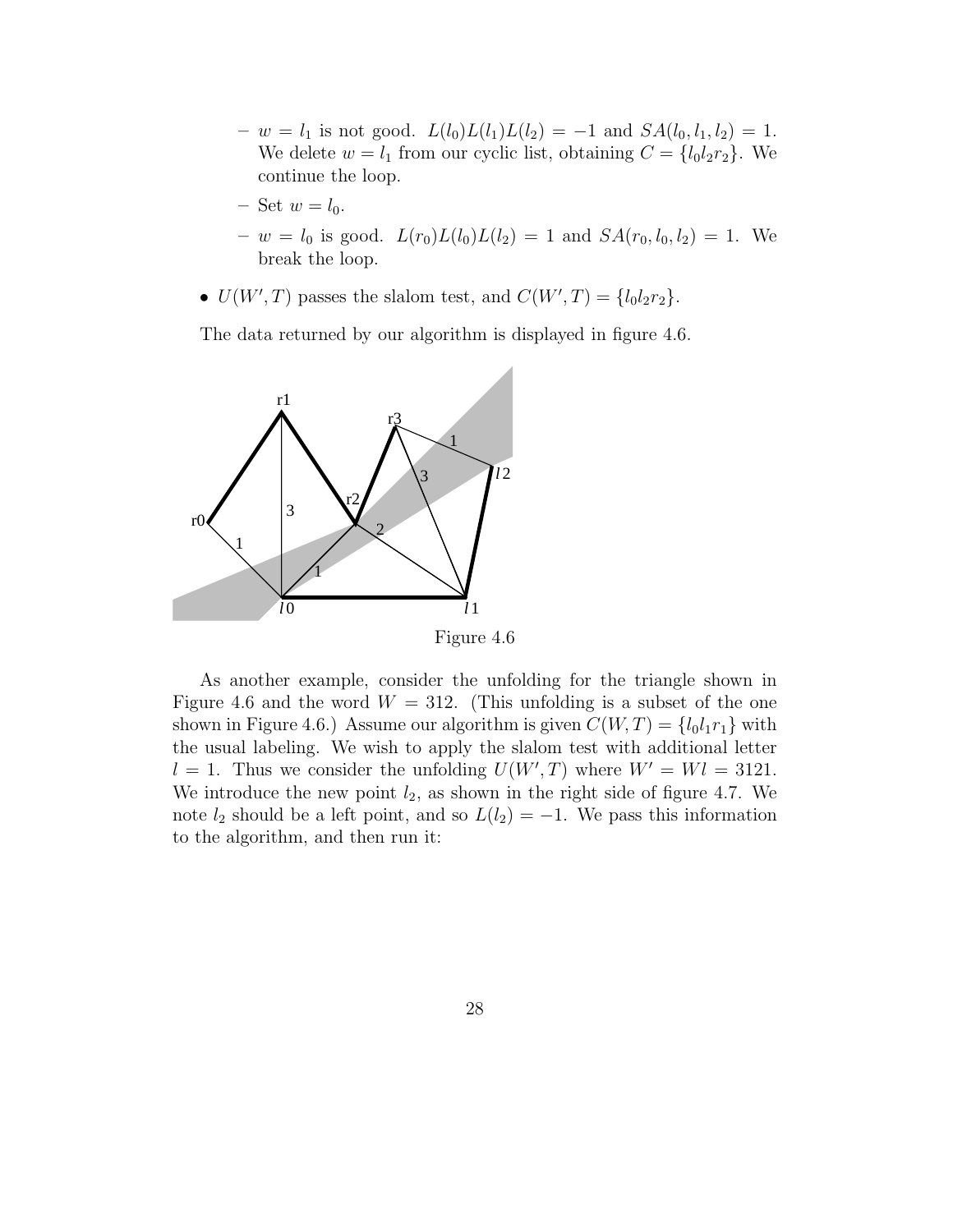

Figure 4.7

- We add  $l_2$  to our cyclicset of points. Now,  $C = \{l_0l_1l_2r_1\}.$
- $l_2$  is good, as  $L(l_1)L(l_2)L(r_1) = (-1) \cdot (-1) \cdot 1 = 1 = SA(l_1, l_2, r_1).$
- We enter the first loop.
	- Set  $w = r_1$ .
	- $L(w) = 1$  while  $L(v) = -1$ , so we continue on.
	- $w = r_1$  is not good, as  $L(l_2)L(r_1)L(l_0) = 1$  and  $SA(l_2, r_1, r_2) = -1$ . Therefore we delete  $r_1$  from our cyclic list of points giving us the list  $C = \{l_0l_1l_2\}$ . We continue with the loop.
	- Set  $w = l_0$ . (Recall our list is cyclic, so  $l_0$  now comes after  $l_2$ )
	- Now  $L(w) = L(l_0) = -1$  and  $L(v) = L(l_2) = -1$ . Thus this example fails the slalom test. No line runs the slalom course  $U(W', T)$ .

#### 4.4 Speed

Our algorithm should run very fast. Suppose we wish to run our algorithm on a triangle T and a word W of length n. Set  $W_k$  to be the word consisting of the initial  $k$  letters of  $W$ . To apply the slalom test to  $W$  we need to run the algorithm first on our base case  $U(W_3, T)$ , record the result and run the algorithm on  $U(W_4, T)$ , etc., all the way to  $U(W_{n-1}, T)$ . Only then can we apply the slalom test to  $U(W,T)$ . But, all of this can be done in  $O(n)$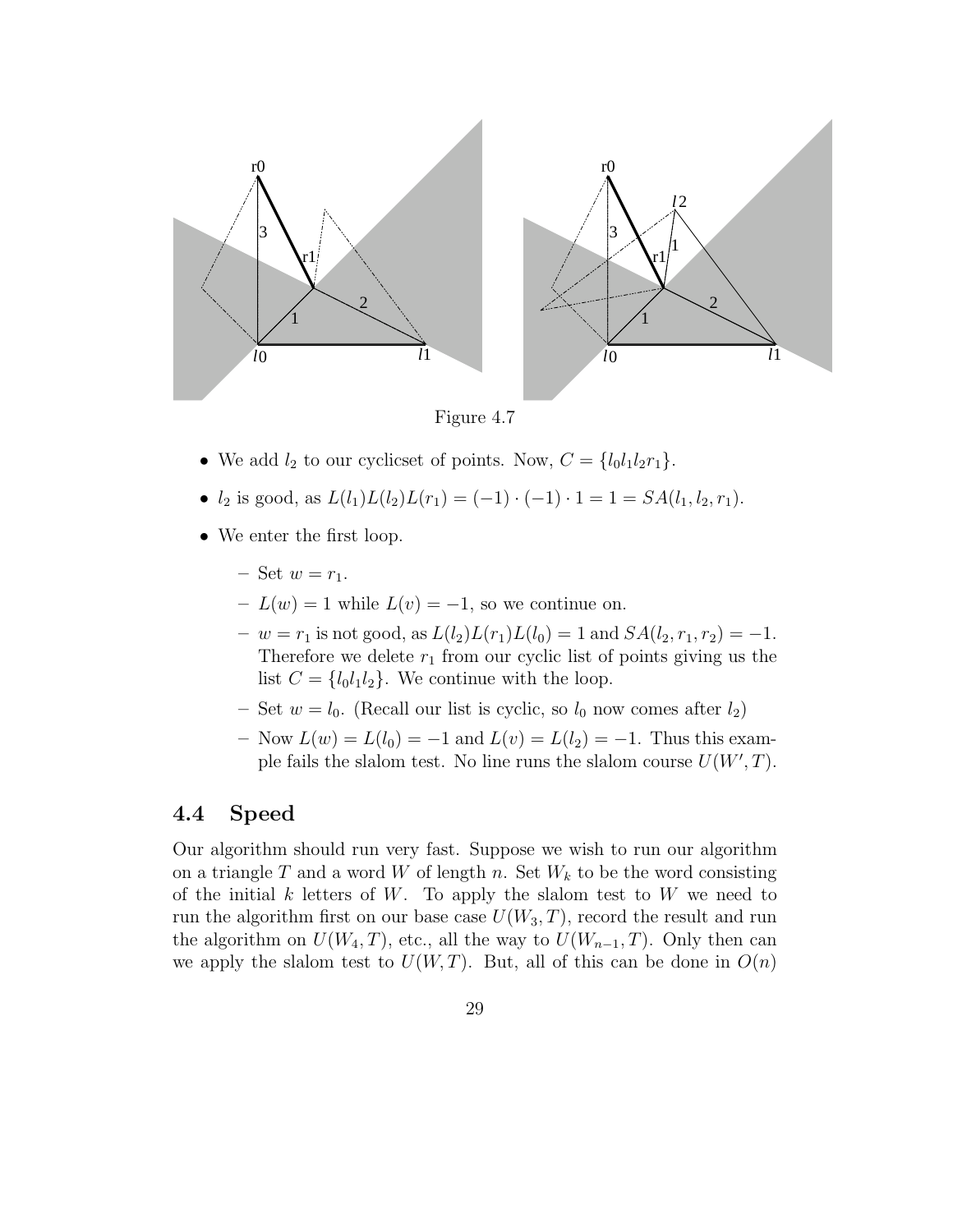time. The computational time of an algorithm is generally accumulated in loops. But, each step of our loops results either in deleting a vertex from our cyclically ordered set C or terminating the loop. We now break our program into pieces. In each application of the slalom test, we do some initial constant time setup including adding a vertex to our cyclically ordered set  $C$ , we delete some vertices from the cyclically ordered set, and we terminate the two loops. The setup and the loop terminations are certainly constant time. Finally, in all the cumulative applications of the algorithm on  $U(W_3, T) \dots U(W_n, T)$ , we only add approximately  $n$  vertices to our cyclic set. Thus, we can delete at most n vertices as well. Thus, this whole sequence of applications of the slalom test runs in  $O(n)$  time.

**Remarks 4.4** Our methods should slightly improve the strong test from  $\S$ 3 as well. We can run the same strong test, but vertices in our cyclically ordered set  $C(W,T)$  are the only vertices that need to be checked for the strong test. Typically  $C(W,T)$  is much smaller than the set of all vertices of an unfolding, so this should speed up the strong test as well.

### 4.5 Signs of Areas of Triangles

In our original implementation of the slalom test, we encountered bizarre errors on some long searches. These errors stemmed from numerical errors in computing the signs of the areas of triangles. When we employ the usual computational methods−e.g. computing with doubles and rounding off arithmetic operations in the standard way−we find that the sign errors are sometimes inevitable. We need to use special computing methods to avoid the sign errors.

One solution is to use an arbitrary precision arithmetic package. Our code does not do this because these tools are generally not standard across platforms. We instead compute the sign of areas of triangles explicitly inside the program. Essentially, computation of the area of a triangle amounts to computing the determinant of a three by three matrix. Thus we must compute the sign of the sum of six terms, where each term is a product of (in our case) two doubles. We compute these terms explicitly without rounding. Then, we successively take the most significant pieces from the terms and add them up. If the sum has absolute value so big that adding the less significant pieces to it can not change its sign, then we are done. Otherwise, we continue adding less significant pieces.